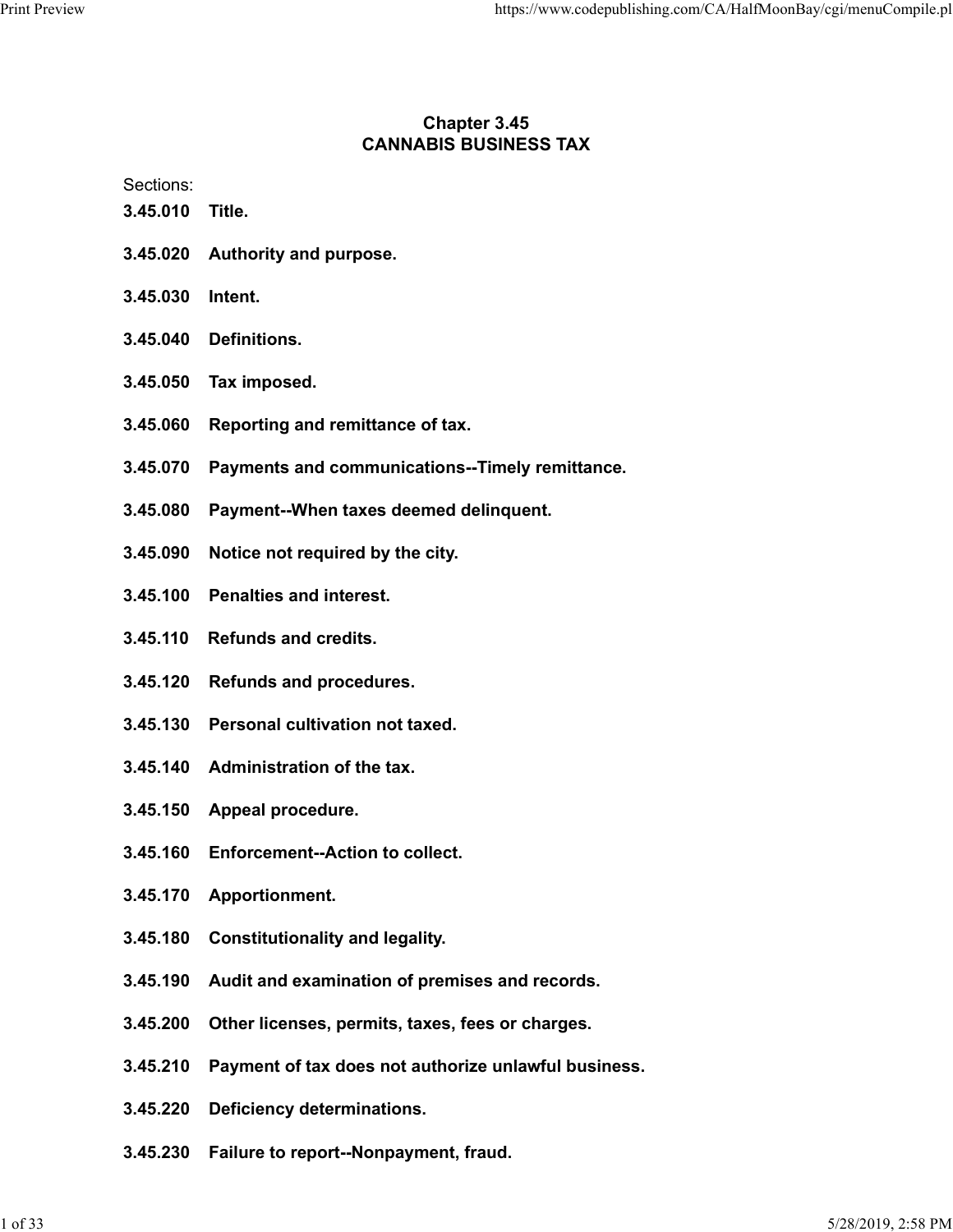- 3.45.240 Tax assessment--Notice requirements. Print Preview https://www.codepublishing.com/CA/HalfMoonBay/cgi/menuCompile.pl<br>3.45.240 Tax assessment--Notice requirements.<br>3.45.250 Tax assessment--Hearing application and determination
	- 3.45.250 Tax assessment--Hearing, application and determination.
	- 3.45.260 Relief from taxes--Disaster relief.
	- 3.45.270 Conviction for violation--Taxes not waived.
	- 3.45.280 Violation deemed misdemeanor.
	- 3.45.290 Severability.
	- 3.45.300 Remedies cumulative.
	- 3.45.310 Amendment or repeal.

#### 3.45.010 Title.

This chapter shall be known as the Cannabis Business Tax Ordinance. (Ord. C-2018-08 §1(part), 2018).

#### 3.45.020 Authority and purpose.

The purpose of this chapter is to adopt a tax, for revenue purposes, pursuant to Sections 37100.5 and 37101 of the California Government Code, upon cannabis businesses that engage in business in the city. The cannabis business tax is levied based upon business gross receipts and square footage of plant canopy. It is not a sales and use tax, a tax upon income, or a tax upon real property.

The cannabis business tax is a general tax enacted solely for general governmental purposes of the city and not for specific purposes. All of the proceeds from the tax imposed by this chapter shall be available for any lawful municipal purpose. (Ord. C-2018-08 §1(part), 2018).

#### 3.45.030 Intent.

The intent of this chapter is to levy a tax on all cannabis businesses that operate in the city, regardless of whether such business would have been legal at the time the ordinance codified in this chapter was adopted. Nothing in this chapter shall be interpreted to authorize or permit any business activity that would not otherwise be legal or permissible under laws applicable to the activity at the time the activity is undertaken. (Ord. C-2018-08 §1(part), 2018).

#### 3.45.040 Definitions.

The following words and phrases shall have the meanings set forth below when used in this chapter. The singular shall include the plural and the plural shall include the singular. Any words not defined below shall have that meaning ascribed to them by the Medicinal and Adult Use Cannabis Regulation and Safety Act, or, if not defined by that Act, their ordinary meaning.

A. "Business" shall include all activities engaged in or caused to be engaged in within the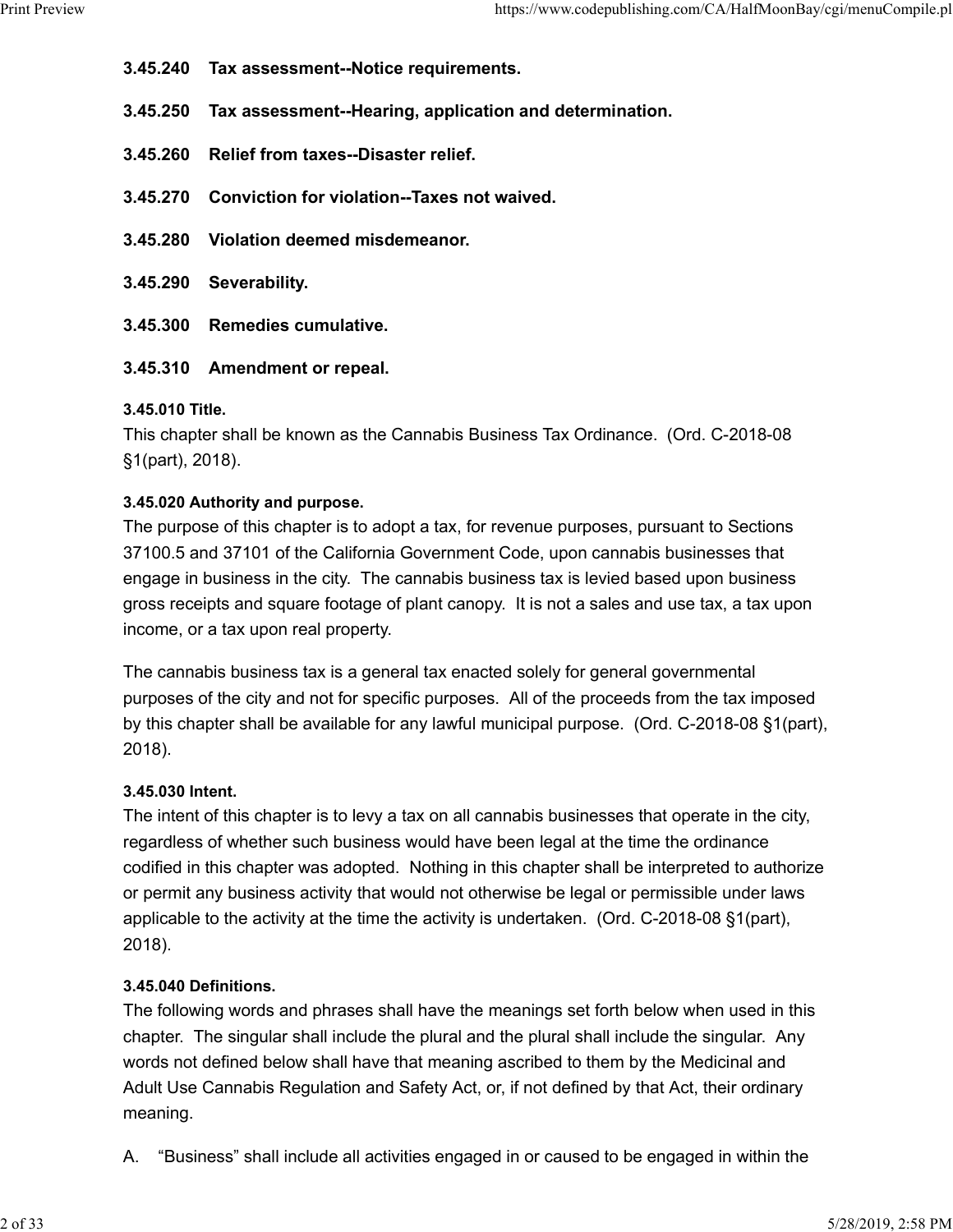city, including any commercial or industrial enterprise, trade, profession, occupation, vocation, calling, or livelihood, whether or not carried on for gain or profit, but shall not include the services rendered by an employee to his or her employer. Print Preview https://www.codepublishing.com/CA/HalfMoonBay/cgi/menuCompile.pl<br>city, including any commercial or industrial enterprise, trade, profession, occupation,<br>vocation, calling, or livelihood, whether or not carrie

> B. "Cannabis" means all parts of the plant Cannabis sativa Linnaeus, Cannabis indica, or Cannabis ruderalis, whether growing or not; the seeds thereof; the resin, whether crude or purified, extracted from any part of the plant; and every compound, manufacture, salt, derivative, mixture, or preparation of the plant, its seeds, or resin. "Cannabis" does not include (1) the mature stalks of the plant, fiber produced from the stalks, oil or cake made from the seeds of the plant, any other compound, manufacture, salt, derivative, mixture, or preparation of the mature stalks (except the resin extracted therefrom), fiber, oil, or cake, or the sterilized seed of the plant which is incapable of germination; or (2) "industrial hemp" as defined by Section 11018.5 of the Health and Safety Code. As defined, "cannabis" includes marijuana and both medical/medicinal cannabis and nonmedical/adult-use cannabis.

> C. "Cannabis product" means cannabis that has undergone a process whereby the plant material has been transformed into a concentrate, including, but not limited to, concentrated cannabis, or an edible or topical product containing cannabis or concentrated cannabis and other ingredients.

D. "Canopy" means all areas occupied by any portion of a cannabis plant whether contiguous or noncontiguous on any one site. When plants occupy multiple horizontal planes (as when plants are placed on shelving above other plants) each plane shall be counted as a separate canopy area.

E. "Cannabis business" means any business activity involving cannabis, including but not limited to cultivating, transporting, distributing, manufacturing, compounding, converting, processing, preparing, storing, packaging, delivering, testing, dispensing, retailing and wholesaling of cannabis, of cannabis products or of ancillary products and accessories, whether or not carried on for gain or profit.

F. "Cannabis business tax" or "business tax" means the tax due pursuant to this chapter for engaging in cannabis business in the city.

G. "Commercial cannabis cultivation" means cultivation in the course of conducting a cannabis business.

H. "City cannabis license" means a license issued by the city to a person to regulate the establishment and operation of a cannabis business.

I. "Cultivation" means any activity involving the planting, growing, harvesting, drying, curing, grading, or trimming of cannabis and includes, but is not limited to, the operation of a nursery.

J. "Employee" means each and every person engaged in the operation or conduct of any business, whether as owner, member of the owner's family, partner, associate, agent, manager or solicitor, and each and every other person employed or working in such business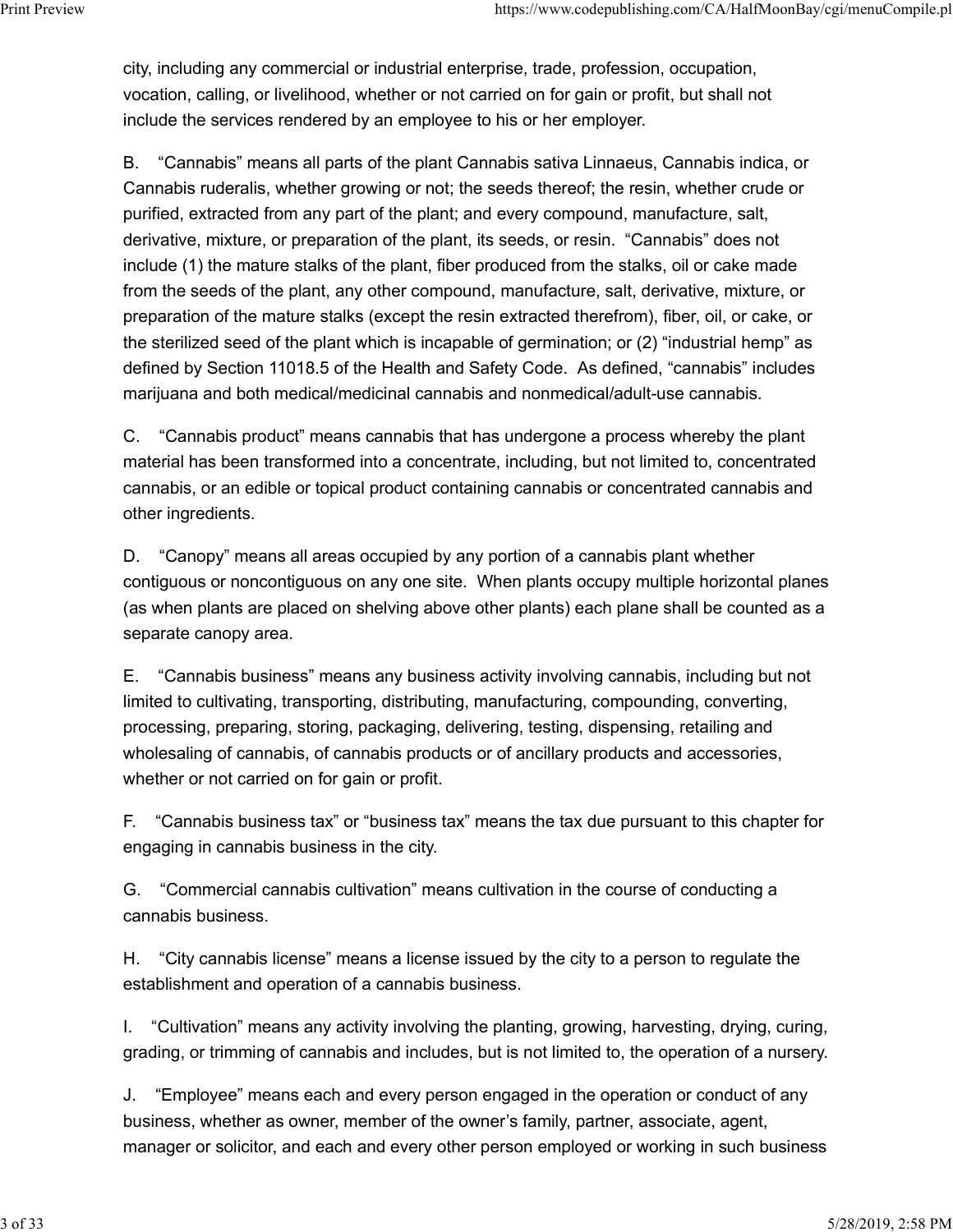for a wage, salary, commission, barter or any other form of compensation. Print Preview https://www.codepublishing.com/CA/HalfMoonBay/cgi/menuCompile.pl<br>for a wage, salary, commission, barter or any other form of compensation.<br>K "Engaged in husiness as a cannabis business" means the commencing c

K. "Engaged in business as a cannabis business" means the commencing, conducting, operating, managing or carrying on of a cannabis business, whether done as owner, or by means of an officer, agent, manager, employee, or otherwise, whether operating from a fixed location in the city or coming into the city from an outside location to engage in such activities. A person shall be deemed engaged in business within the city if:

1. Such person or person's employee maintains a fixed place of business within the city for the benefit or partial benefit of such person;

2. Such person or person's employee owns or leases real property within the city for business purposes;

3. Such person or person's employee regularly maintains a stock of tangible personal property in the city for sale in the ordinary course of business;

4. Such person or person's employee regularly conducts solicitation of business within the city; or

5. Such person or person's employee performs work or renders services in the city.

The foregoing specified activities shall not be a limitation on the meaning of "engaged in business."

L. "Evidence of doing business" means evidence such as, without limitation, use of signs, circulars, cards or any other advertising media, including the use of internet or telephone solicitation, or representation to a government agency or to the public that such person is engaged in a cannabis business in the city.

M. "Calendar year" means January 1st through December 31st of the following calendar year.

N. "Gross receipts," except as otherwise specifically provided, means, whether designated a sales price, royalty, rent, commission, dividend, or other designation, the total amount (including all receipts, cash, credits, services and property of any kind or nature) received or payable for sales of goods, wares or merchandise or for the performance of any act or service of any nature for which a charge is made or credit allowed (whether such service, act or employment is done as part of or in connection with the sale of goods, wares, merchandise or not), without any deduction therefrom on account of the cost of the property sold, the cost of materials used, labor or service costs, interest paid or payable, losses or any other expense whatsoever. However, the following shall be excluded from the definition of "gross receipts":

- 1. Cash discounts where allowed and taken on sales;
- 2. Any tax required by law to be included in or added to the purchase price and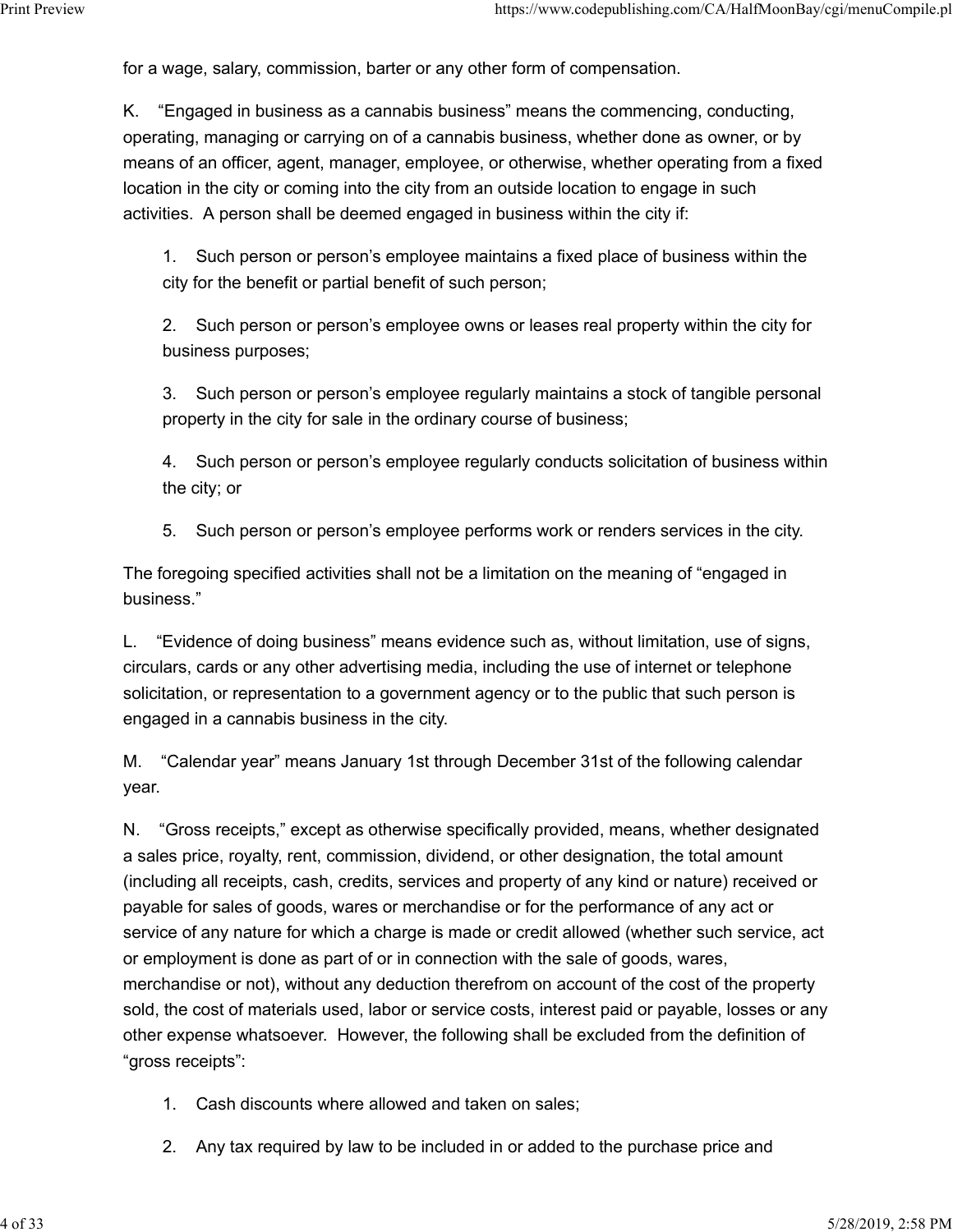collected from the consumer or purchaser;

3. Such part of the sale price of any property returned by purchasers to the seller as refunded by the seller by way of cash or credit allowances or return of refundable deposits previously included in gross receipts; Print Preview https://www.codepublishing.com/CA/HalfMoonBay/cgi/menuCompile.pl<br>
collected from the consumer or purchaser;<br>
3 Such part of the sale price of any property returned by purchasers to the seller as

> 4. Receipts derived from the occasional sale of used, obsolete or surplus trade fixtures, machinery or other equipment used by the taxpayer in the regular course of the taxpayer's business;

5. Cash value of sales, trades or transactions between departments or units of the same business;

6. Whenever there are included within the gross receipts amounts which reflect sales for which credit is extended and such amount proved uncollectible in a subsequent year, those amounts may be excluded from the gross receipts in the year they prove to be uncollectible; provided, however, if the whole or portion of such amounts excluded as uncollectible are subsequently collected they shall be included in the amount of gross receipts for the period when they are recovered;

7. Receipts of refundable deposits, except that such deposits when forfeited and taken into income of the business shall not be excluded when in excess of one dollar;

8. Amounts collected for others where the business is acting as an agent or trustee and to the extent that such amounts are paid to those for whom collected. These agents or trustees must provide the city's finance department with the names and the addresses of the others and the amounts paid to them. This exclusion shall not apply to any fees, percentages, or other payments retained by the agent or trustees;

9. Retail sales of t-shirts, sweaters, hats, stickers, key chains, bags, books, posters, rolling papers, cannabis accessories such as pipes, pipe screens, vape pen batteries (without cannabis) or other personal tangible property which the tax administrator has excluded in writing by issuing an administrative ruling per Section 3.45.140 shall not be subject to the cannabis business tax under this chapter. However, any business activities not subject to this chapter as a result of the administrative ruling shall be subject to the appropriate business tax provisions of Chapter 3.40 or any other chapter or title as determined by the tax administrator.

O. "Lighting" means a source of light that is primarily used for promoting the biological process of plant growth. Lighting does not include sources of light that primarily exist for the safety or convenience of staff or visitors to the facility, such as emergency lighting, walkway lighting, or light admitted via small skylights, windows or ventilation openings.

P. "Nursery" means a facility or part of a facility that is used only for producing clones, immature plants, seeds, and other agricultural products used specifically for the planting, propagation, and cultivation of cannabis.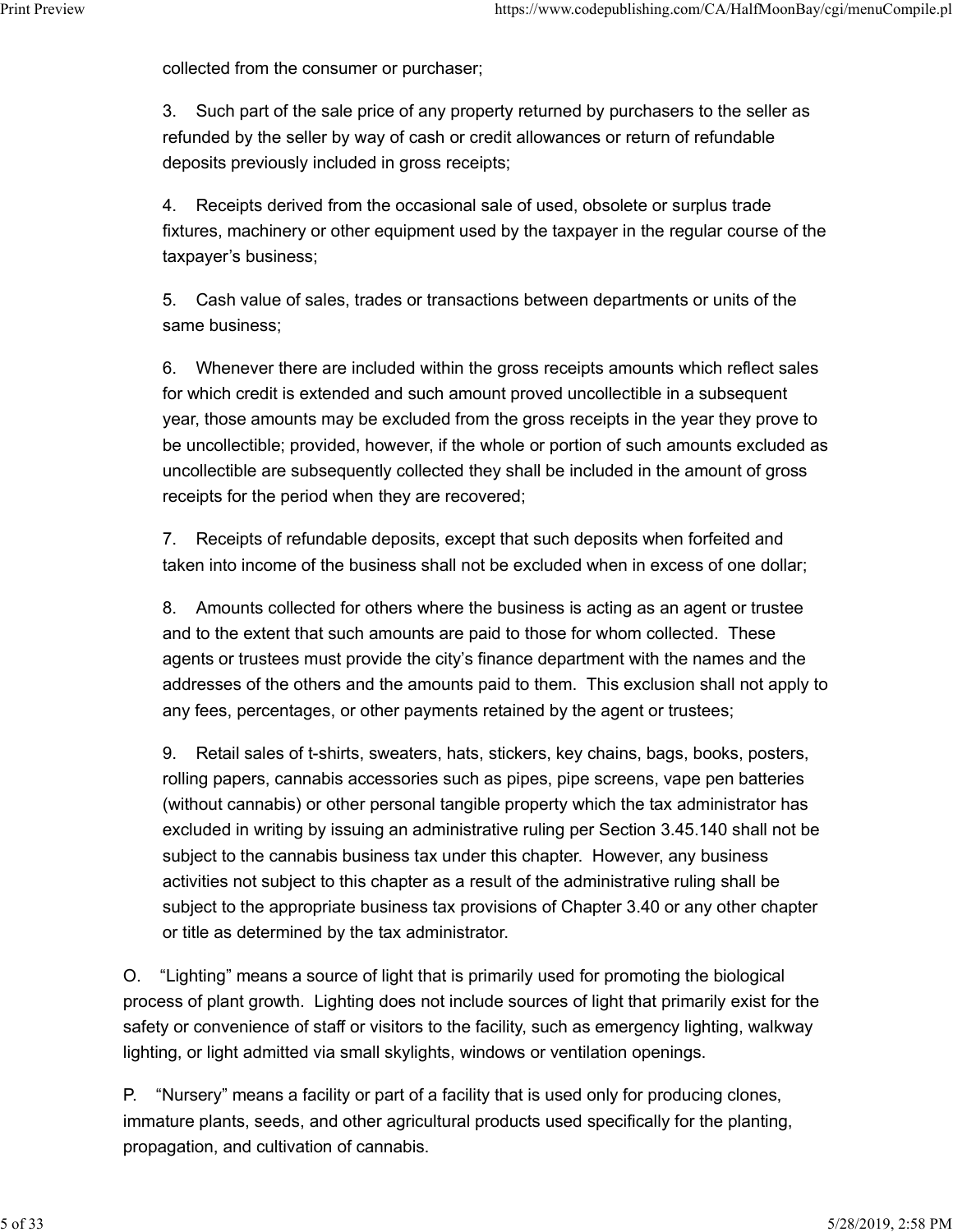Q. "Person" means an individual, firm, partnership, joint venture, association, corporation, limited liability company, estate, trust, business trust, receiver, syndicate, or any other group or combination acting as a unit, whether organized as a nonprofit or for-profit entity, and includes the plural as well as the singular number. Print Preview https://www.codepublishing.com/CA/HalfMoonBay/cgi/menuCompile.pl<br>Q. "Person" means an individual, firm, partnership, joint venture, association, corporation,<br>limited liability company, estate, trust, business

R. "Sale" means and includes any sale, exchange, or barter.

S. "State" means the state of California.

T. "State license," "license," or "registration" means a state license issued pursuant to California Business and Professions Code Section 26050 et seq. or other applicable state law.

U. "Tax administrator" means the city manager of the city of Half Moon Bay or his or her designee.

V. "Testing laboratory" means a cannabis business that (1) offers or performs tests of cannabis or cannabis products, (2) offers no service other than such tests, (3) sells no products, excepting only testing supplies and materials, (4) is accredited by an accrediting body that is independent from all other persons involved in the cannabis industry in the state and (5) is registered with the Bureau of Cannabis Control. (Ord. C-2018-08 §1(part), 2018).

### 3.45.050 Tax imposed.

A. Beginning January 1, 2019, there is imposed upon each person who is engaged in business as a cannabis business a cannabis business tax. Such tax is payable regardless of whether the business has been issued a business license, a city cannabis license, or is operating unlawfully. The city's acceptance of a cannabis business tax payment from a cannabis business operating illegally will not constitute the city's approval or consent to such illegal operations.

B. The city council may, by resolution or ordinance, and without voter approval, set and adjust the rate of the cannabis business tax. However, in no event may the city council set any rate that exceeds the maximum rate calculated pursuant to subsection C of this section for the date on which the rate will commence.

C. The maximum rate shall be calculated as follows:

- 1. For every person who is engaged in commercial cannabis cultivation in the city:
	- a. Through January 1, 2021, the maximum rate shall be:

i. Ten dollars annually per square foot of canopy space in a facility that uses exclusively artificial lighting.

ii. Seven dollars annually per square foot of canopy space in a facility that uses a combination of natural and supplemental artificial lighting.

iii. Four dollars annually per square foot of canopy space in a facility that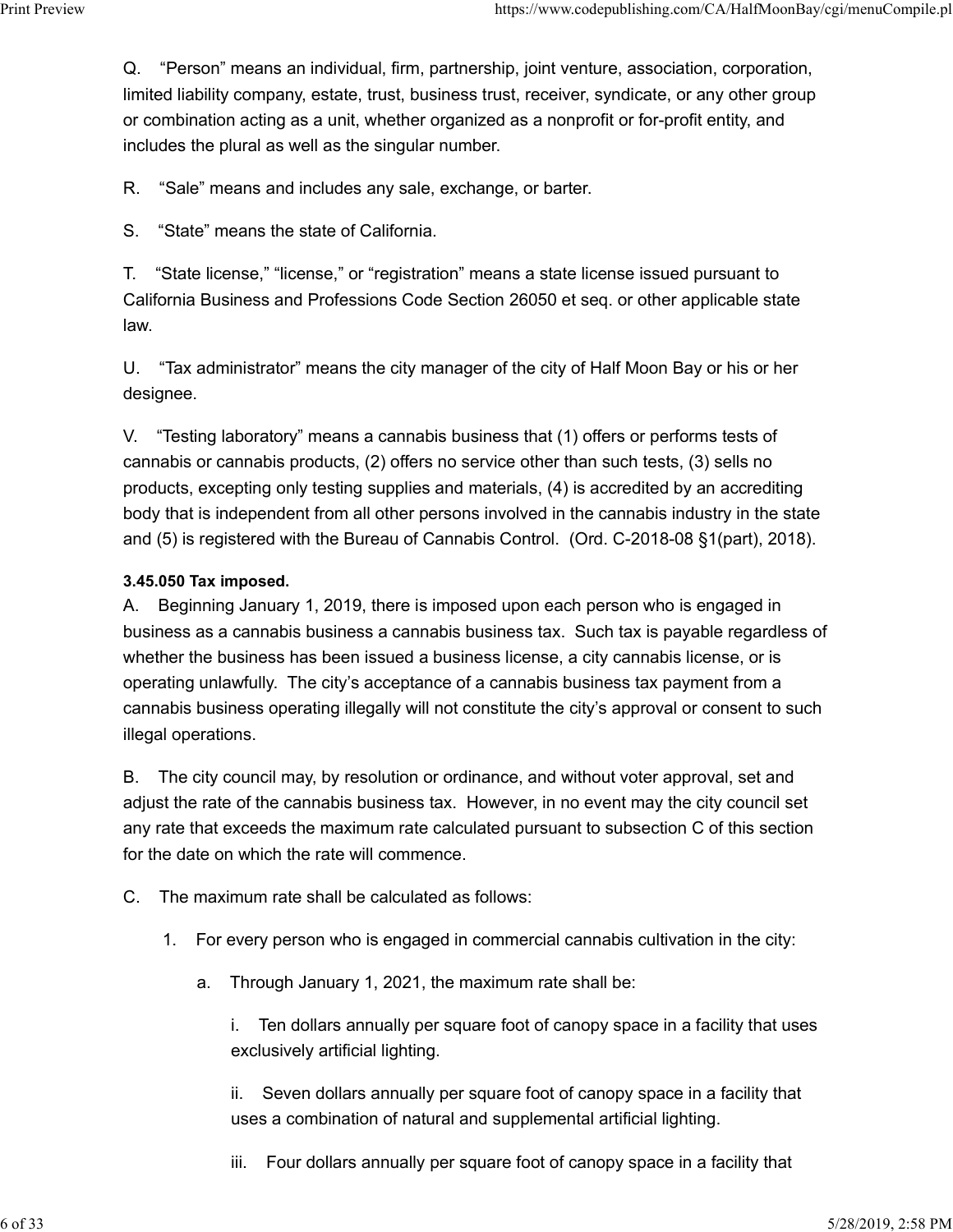uses no artificial lighting.

iv. Two dollars annually per square foot of canopy space for any nursery.

b. On January 1, 2022, and on each January 1st thereafter, the maximum annual tax rate per square foot of each type of canopy space shall increase by the percentage change between January of the calendar year prior to such increase and January of the calendar year of the increase in the Consumer Price Index ("CPI") for all urban consumers in the San Francisco-Oakland-Hayward area as published by the United States Government Bureau of Labor Statistics. However, no CPI adjustment resulting in a decrease of any tax imposed by this subsection shall be made.

2. For every person who engages in the operation of a testing laboratory, the maximum tax rate shall not exceed two and one-half percent of gross receipts.

3. For every person who engages in the retail sales of cannabis as a retailer (dispensary) or non-store front retailer (delivery business), or microbusiness (retail sales activity) the maximum tax rate shall not exceed six percent of gross receipts.

4. For every person who engages in a cannabis distribution business, the maximum tax rate shall not exceed three percent of gross receipts.

5. For every person who engages in a cannabis manufacturing, processing, or microbusiness (non-retail activity) or any other type of cannabis business not described in subsection  $(C)(1)$ ,  $(2)$ ,  $(3)$  or  $(4)$  of this section, the maximum tax rate shall not exceed four percent of gross receipts.

D. For purposes of taxing commercial cannabis cultivation, the square feet of canopy space for a business shall be rebuttably presumed to be the maximum square footage of canopy specified in the city cannabis license, or, in the absence of a city license, the square footage shall be the maximum square footage of canopy for commercial cannabis cultivation allowed by the state license type. Should a city license be issued to a business which cultivates only for certain months of the year, the city shall prorate the tax as to sufficiently reflect the period in which cultivation is occurring at the business. In no case shall canopy square footage which is specified in a city license or state law but not utilized for cultivation be deducted for the purpose of determining the tax for cultivation, unless the tax administrator is informed in writing and authorizes such reduction for the purpose of relief from the tax prior to the period for which the space will not be used, that such space will not be used. (Ord. C-2018-08 §1(part), 2018).

#### 3.45.060 Reporting and remittance of tax.

A. The cannabis business tax imposed by this chapter shall be paid, in arrears, on a quarterly basis. For commercial cannabis cultivation, the tax due for each calendar quarter shall be based on the square footage of the business's canopy space during the quarter and the rate shall be twenty-five percent of the applicable annual rate. For all other cannabis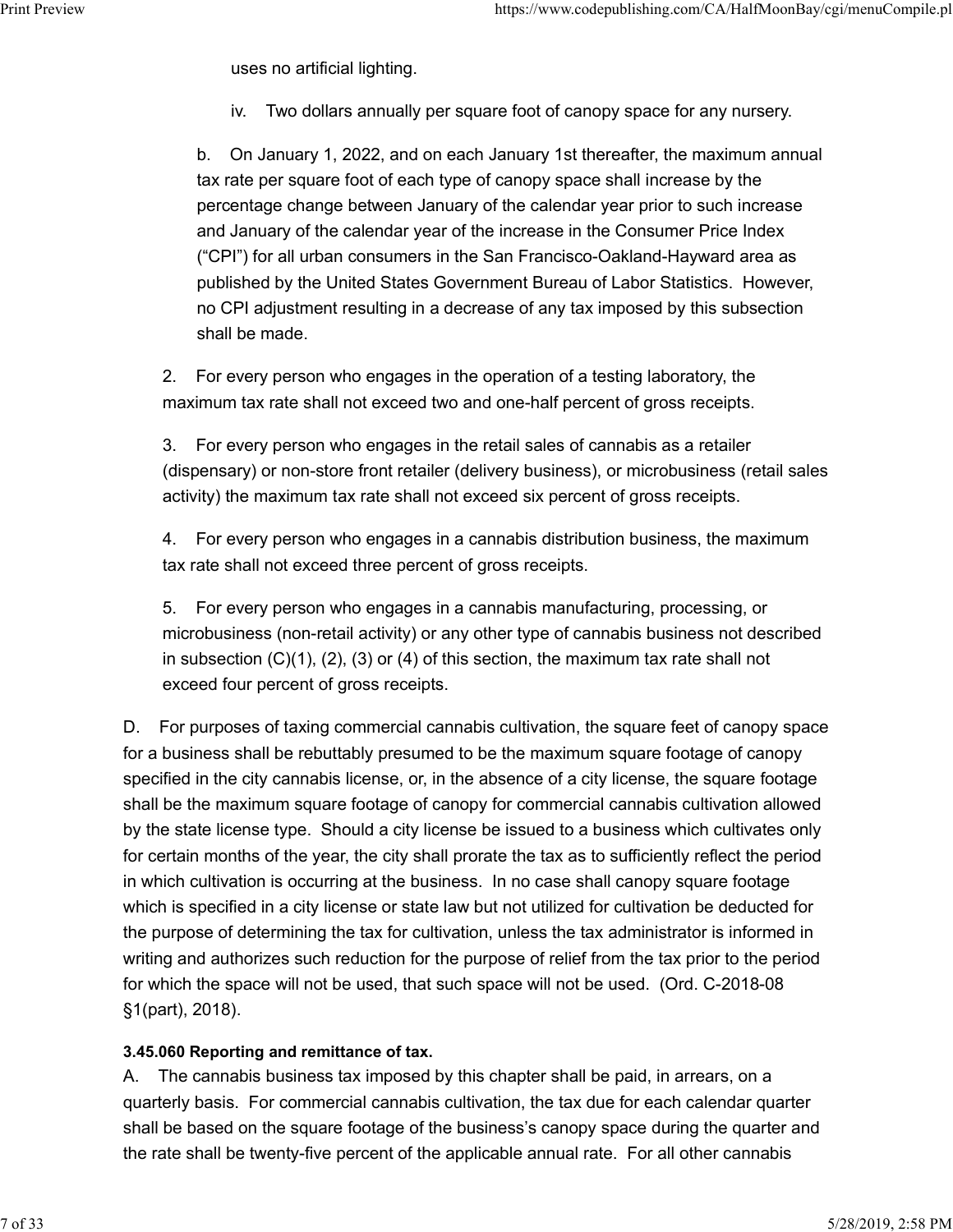business activities, the tax due for each calendar quarter shall be based on the gross receipts for the quarter. Print Preview https://www.codepublishing.com/CA/HalfMoonBay/cgi/menuCompile.pl<br>business activities, the tax due for each calendar quarter shall be based on the gross<br>receipts for the quarter.

> B. Each person owing cannabis business tax for a calendar quarter shall, no later than the last day of the month following the close of the calendar quarter, file with the tax administrator a statement of the tax owed for that calendar quarter and the basis for calculating that tax. The tax administrator may require that the statement be submitted on a form prescribed by the tax administrator. The tax for each calendar quarter shall be due and payable on that same date that the statement for the calendar quarter is due.

C. Upon cessation of a cannabis business, tax statements and payments shall be immediately due for all calendar quarters up to the calendar quarter during which cessation occurred.

D. The tax administrator may, at his or her discretion, establish shorter reporting and payment periods for any taxpayer as the tax administrator deems necessary to ensure collection of the tax. The tax administrator may also require that a deposit, to be applied against the taxes for a calendar quarter, be made by a taxpayer at the beginning of that calendar quarter. In no event shall the deposit required by the tax administrator exceed the tax amount he or she projects will be owed by the taxpayer for the calendar quarter. The tax administrator may require that a taxpayer make payments via a cashier's check, money order, wire transfer, or similar instrument.

E. For purposes of this section, the square feet of canopy space for a business shall be rebuttably presumed to be no less than the maximum square footage of canopy specified in the business's city cannabis license, or, in the absence of a city license, the square footage shall be the maximum square footage of canopy for commercial cannabis cultivation allowed by the state license type. In no case shall canopy square footage which is specified in the city cannabis license or state law but not utilized for cultivation be excluded from taxation unless the tax administrator is informed in writing, prior to the period for which the space will not be used, that such space will not be used, and authorizes such reduction for the purpose of relief from the tax. (Ord. C-2018-08 §1(part), 2018).

#### 3.45.070 Payments and communications--Timely remittance.

Whenever any payment, statement, report, request or other communication is due, it must be received by the tax administrator on or before the final due date. A postmark will not be accepted as timely remittance. If the due date would fall on a Saturday, Sunday or a holiday observed by the city, the due date shall be the next regular business day on which the city is open to the public. (Ord. C-2018-08 §1(part), 2018).

#### 3.45.080 Payment--When taxes deemed delinquent.

Unless otherwise specifically provided under other provisions of this chapter, the taxes required to be paid pursuant to this chapter shall be deemed delinquent if not received by the tax administrator on or before the due date as specified in Sections 3.45.060 and 3.45.070. (Ord. C-2018-08 §1(part), 2018).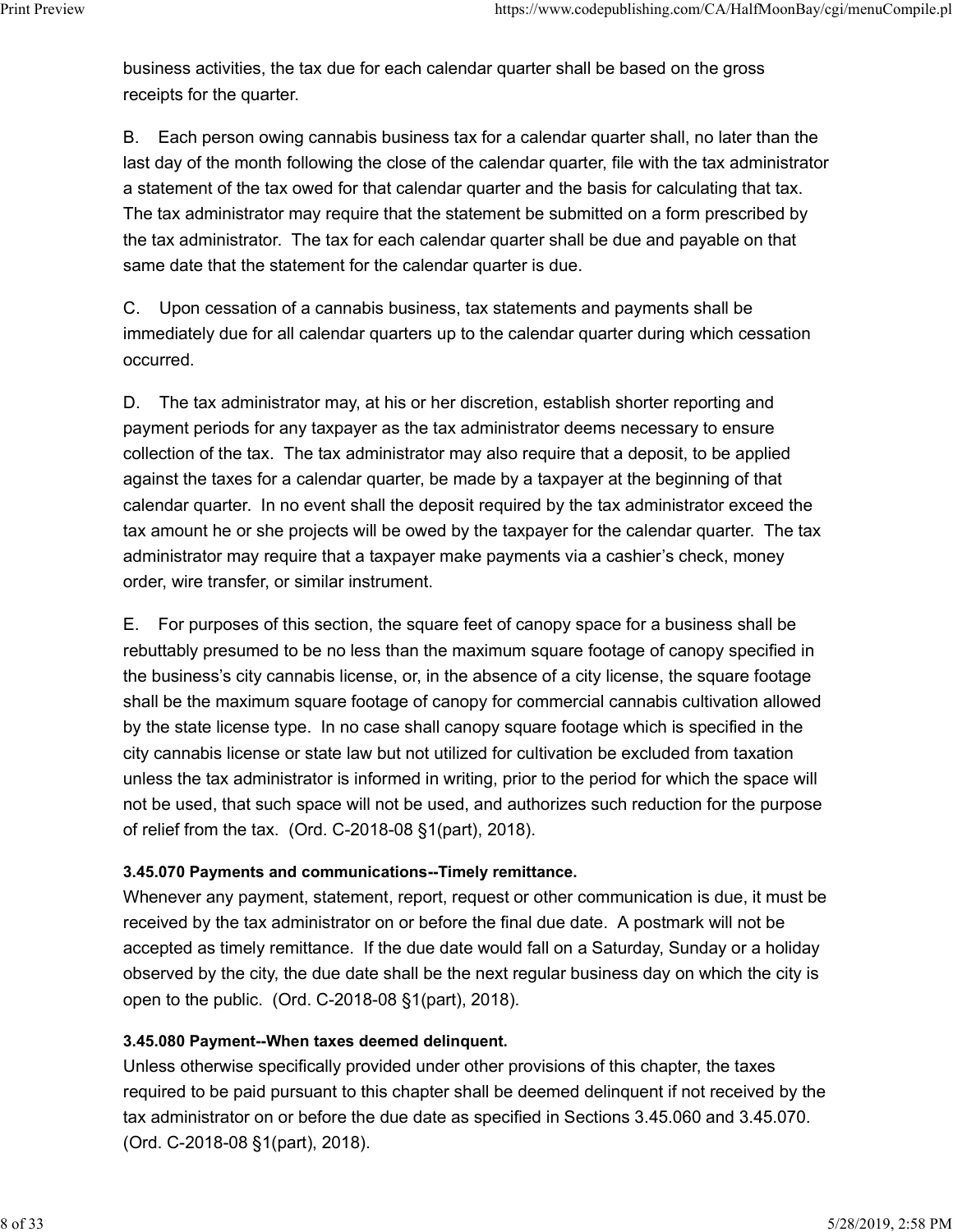### 3.45.090 Notice not required by the city.

The city may as a courtesy send a tax notice to the business. However, the tax administrator is not required to send a delinquency or other notice or bill to any person subject to the provisions of this chapter. Failure to send such notice or bill shall not affect the validity of any tax or penalty due under the provisions of this chapter. (Ord. C-2018-08 §1(part), 2018). Print Preview https://www.codepublishing.com/CA/HalfMoonBay/cgi/menuCompile.pl<br>3.45.090 Notice not required by the city.<br>The city may as a courtesy send a tax notice to the business. However, the tax administrator

### 3.45.100 Penalties and interest.

A. Any person who fails or refuses to pay any cannabis business tax required to be paid pursuant to this chapter on or before the due date shall pay penalties and interest as follows:

1. A penalty equal to ten percent of the amount of the tax, in addition to the amount of the tax, plus interest on the unpaid tax calculated from the due date of the tax at the rate of one percent per month.

2. If the tax remains unpaid for a period exceeding one calendar month beyond the due date, an additional penalty equal to twenty-five percent of the amount of the tax, plus interest at the rate of one percent per month on the unpaid tax and on the unpaid penalties.

3. Interest shall be applied at the rate of one percent per month on the first day of the month for the full month and will continue to accrue monthly on the tax and penalty until the balance is paid in full.

B. Whenever a check or electronic payment is submitted in payment of a cannabis business tax and the payment is subsequently returned unpaid by the bank for any reason, the taxpayer will be liable for the tax amount due plus any fees, penalties and interest as provided for in this section, and any other amount allowed under state law. (Ord. C-2018-08 §1(part), 2018).

# 3.45.110 Refunds and credits.

A. No refund shall be made of any tax collected pursuant to this chapter, except as provided in Section 3.45.120.

B. No refund of any tax collected pursuant to this chapter shall be made because of the discontinuation, dissolution, or other termination of a business. (Ord. C-2018-08 §1(part), 2018).

# 3.45.120 Refunds and procedures.

A. Whenever the amount of any cannabis business tax, penalty or interest has been overpaid, paid more than once, or has been erroneously collected or received by the city under this chapter, it may be refunded to the claimant who paid the tax provided that a written claim for refund is filed with the tax administrator within one year of the date the tax was originally paid.

B. The tax administrator, his or her designee or any other city officer charged with the administration of this chapter shall have the right to examine and audit all the books and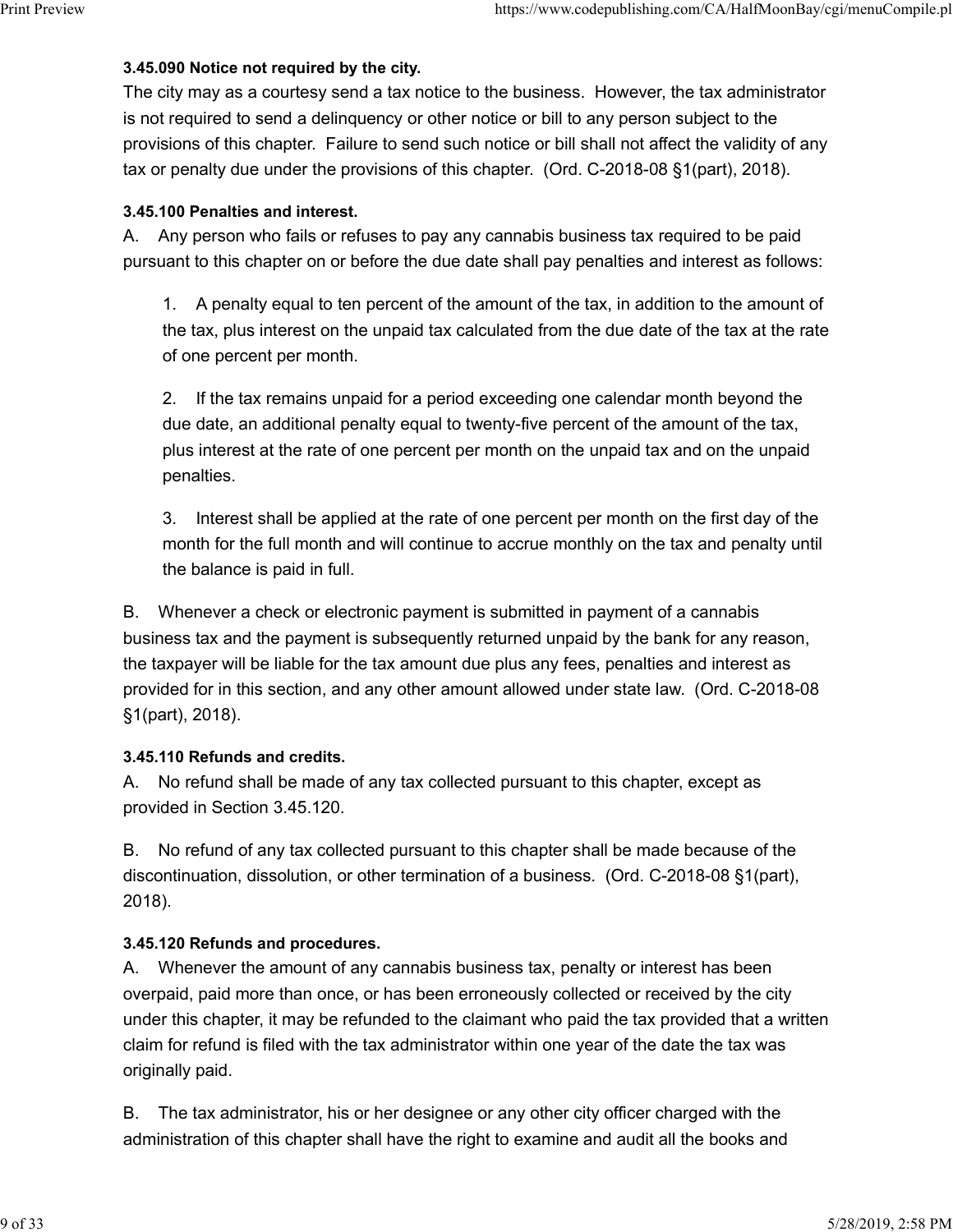business records of the claimant in order to determine the eligibility of the claimant to the claimed refund. No claim for refund shall be allowed if the claimant refuses to allow such examination of claimant's books and business records after request by the tax administrator to do so. Print Preview https://www.codepublishing.com/CA/HalfMoonBay/cgi/menuCompile.pl<br>business records of the claimant in order to determine the eligibility of the claimant to the<br>claimed refund. No claim for refund shall be allo

> C. In the event that the cannabis business tax was erroneously paid, and the error is attributable to the city, the city shall refund the amount of tax erroneously paid within one year from the date that the tax was paid. (Ord. C-2018-08 §1(part), 2018).

### 3.45.130 Personal cultivation not taxed.

The provisions of this chapter shall not apply to personal cannabis cultivation or use as those activities are authorized in the "Medicinal and Adult Use Cannabis Regulation and Safety Act," Health and Safety Code Sections 11362.1 through 11362.3 (and as those sections may be amended from time to time); provided, that the individual receives no compensation whatsoever related to that personal cultivation or use. (Ord. C-2018-08 §1(part), 2018).

### 3.45.140 Administration of the tax.

A. It shall be the duty of the tax administrator to collect the taxes, penalties, fees, and perform the duties required by this chapter.

B. For purposes of administration and enforcement of this chapter generally, the tax administrator may from time to time promulgate such administrative interpretations, rules, and procedures consistent with the purpose, intent, and express terms of this chapter as he or she deems necessary to implement or clarify such provisions or aid in enforcement.

C. The tax administrator may take such administrative actions as needed to administer the tax, including but not limited to:

- 1. Provide to all cannabis business taxpayers forms for the reporting of the tax;
- 2. Provide information to any taxpayer concerning the provisions of this chapter;
- 3. Receive and record all taxes remitted to the city as provided in this chapter;
- 4. Maintain records of taxpayer reports and taxes collected pursuant to this chapter;
- 5. Assess penalties and interest to taxpayers pursuant to this chapter;

6. Determine amounts owed and enforce collection pursuant to this chapter. (Ord. C-2018-08 §1(part), 2018).

# 3.45.150 Appeal procedure.

Any taxpayer aggrieved by any decision of the tax administrator with respect to the amount of tax, interest, penalties and fees, if any, due under this chapter may appeal to the city council by filing a notice of appeal with the city clerk within thirty calendar days of the serving or mailing of the determination of tax due. The city clerk, or his or her designee, shall fix a time and place for hearing such appeal, and the city clerk, or his or her designee, shall give notice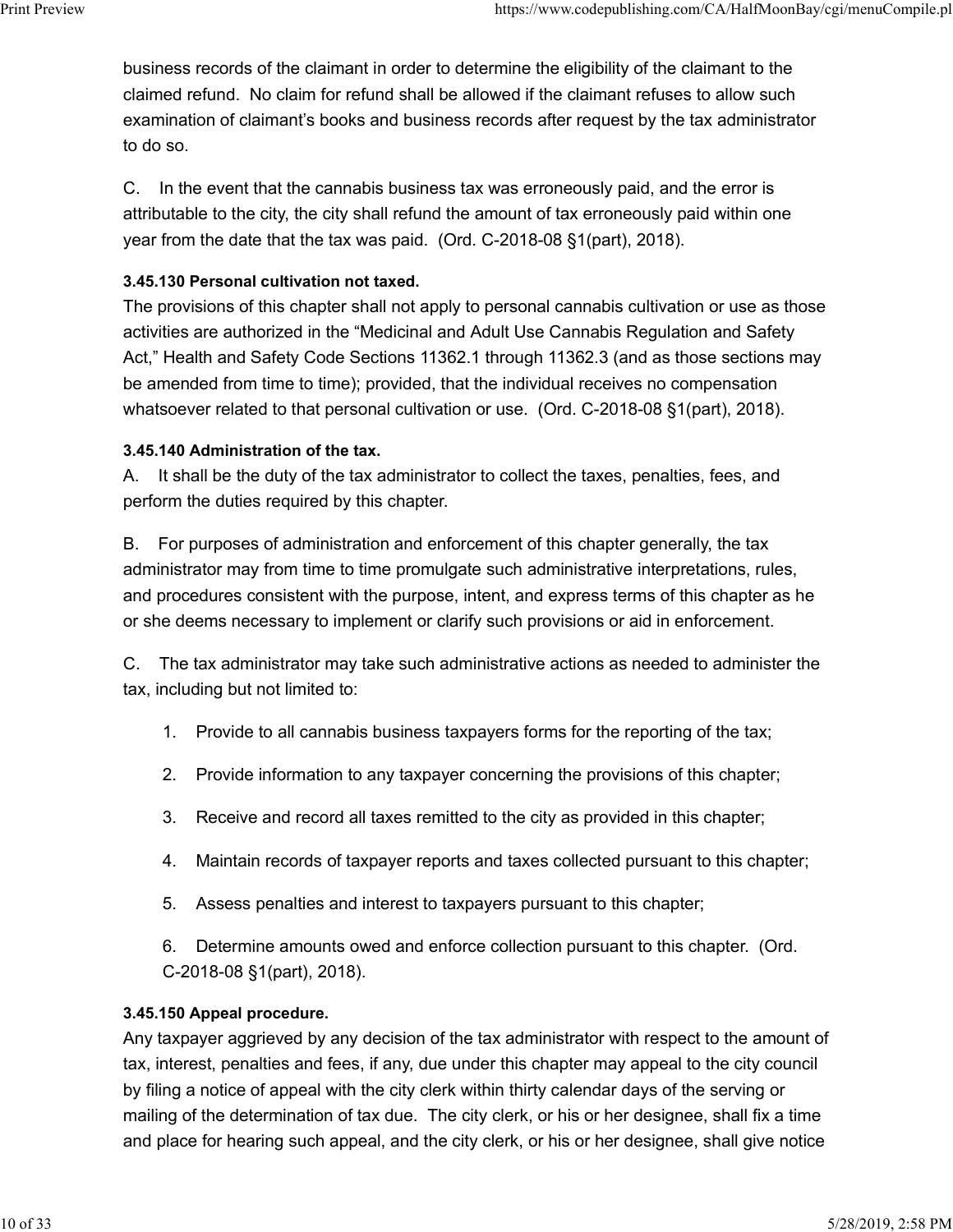in writing to such operator at the last known place of address. The finding of the city council shall be final and conclusive and shall be served upon the appellant in the manner prescribed by this chapter for service of notice of hearing. Any amount found to be due shall be immediately due and payable upon the service of the notice. (Ord. C-2018-08 §1(part), 2018). Print Preview https://www.codepublishing.com/CA/HalfMoonBay/cgi/menuCompile.pl<br>in writing to such operator at the last known place of address. The finding of the city council<br>shall be final and conclusive and shall be serv

# 3.45.160 Enforcement--Action to collect.

Any taxes, penalties and/or fees required to be paid under the provisions of this chapter shall be deemed a debt owed to the city. Any person owing money to the city under the provisions of this chapter shall be liable in an action brought in the name of the city for the recovery of such debt. The provisions of this section shall not be deemed a limitation upon the right of the city to bring any other action including criminal, civil and equitable actions, based upon the failure to pay the tax, penalties and/or fees imposed by this chapter or the failure to comply with any of the provisions of this chapter. (Ord. C-2018-08 §1(part), 2018).

# 3.45.170 Apportionment.

If a business subject to the tax is operating both within and outside the city, it is the intent of the city to apply the cannabis business tax so that the measure of the tax fairly reflects the proportion of the taxed activity actually carried on in the city. To the extent federal or state law requires that any tax due from any taxpayer be apportioned, the taxpayer may indicate said apportionment on his or her tax return. The tax administrator may promulgate administrative procedures for apportionment as he or she finds useful or necessary. (Ord. C-2018-08 §1(part), 2018).

# 3.45.180 Constitutionality and legality.

This tax is intended to be applied in a manner consistent with the United States and California Constitutions and state law. None of the tax provided for by this chapter shall be applied in a manner that causes an undue burden upon interstate commerce, a violation of the equal protection or due process clauses of the Constitutions of the United States or the state of California or a violation of any other provision of the California Constitution or state law. If a person believes that the tax, as applied to him or her, is impermissible under applicable law, he or she may request that the tax administrator release him or her from the obligation to pay the impermissible portion of the tax. (Ord. C-2018-08 §1(part), 2018).

# 3.45.190 Audit and examination of premises and records.

A. For the purpose of ascertaining the amount of cannabis business tax owed or verifying any representations made by any taxpayer to the city in support of his or her tax calculation, the tax administrator shall have the power to inspect any location where commercial cannabis cultivation occurs and to audit and examine all books and records (including, but not limited to, bookkeeping records, state and federal income tax returns, and other records relating to the gross receipts of the business) of persons engaged in cannabis businesses. In conducting such investigation, the tax administrator shall have the power to inspect any equipment, such as computers or point of sale machines, that may contain such records.

B. It shall be the duty of every person liable for the collection and payment to the city of any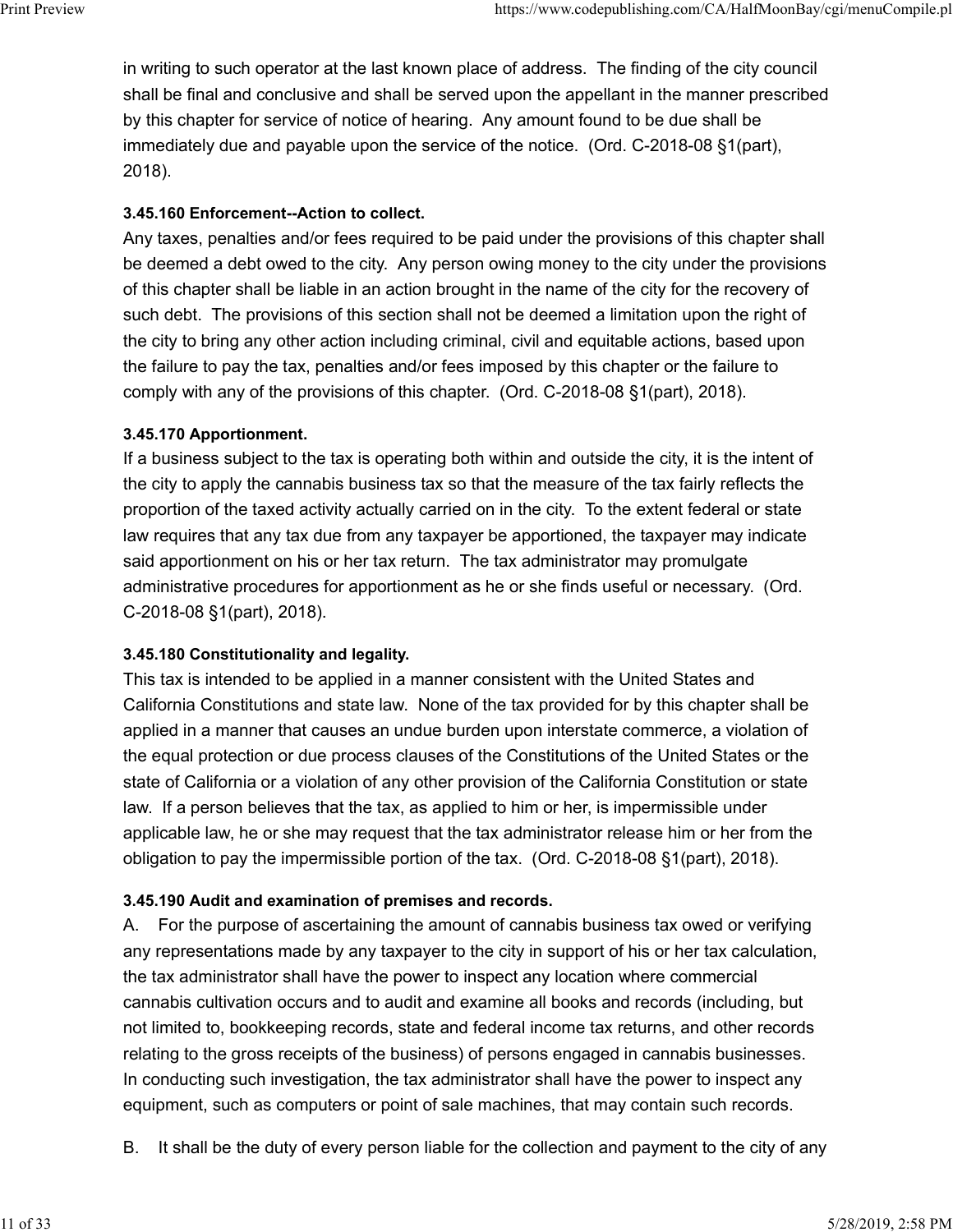tax imposed by this chapter to keep and preserve, for a period of at least three years, all records as may be necessary to determine the amount of such tax as he or she may have been liable for the collection of and payment to the city, which records the tax administrator or his/her designee shall have the right to inspect at all reasonable times. (Ord. C-2018-08 §1(part), 2018). Print Preview https://www.codepublishing.com/CA/HalfMoonBay/cgi/menuCompile.pl<br>tax imposed by this chapter to keep and preserve, for a period of at least three years, all<br>records as may be necessary to determine the amount

### 3.45.200 Other licenses, permits, taxes, fees or charges.

A. Nothing contained in this chapter shall be deemed to repeal, amend, be in lieu of, replace or in any way affect any requirements for any city cannabis license, permit, or other license required under any provision of any other chapter of this code or any other ordinance or resolution of the city, nor be deemed to repeal, amend, be in lieu of, replace or in any way affect any tax, fee, or other charge imposed, assessed or required under any other chapter of this code or any other ordinance or resolution of the city. Any references made or contained in any other chapter of this code to any licenses, license taxes, fees, or charges, or to any schedule of license fees, shall be deemed to refer to the licenses, license taxes, fees or charges, or schedule of license fees, provided for in other chapter of this code.

B. Notwithstanding subsection A of this section or Chapter 3.40, a cannabis business shall not be required to pay the business license tax required by Chapter 3.40 so long as all of business's activities within the city that would require payment of a business license tax are activities subject to the cannabis business tax under this chapter.

C. The tax administrator may revoke or refuse to renew the license required by Chapter 3.40 for any business that is delinquent in the payment of any tax due pursuant to this chapter or that fails to make a deposit required by the tax administrator pursuant to Section 3.45.060. (Ord. C-2018-08 §1(part), 2018).

#### 3.45.210 Payment of tax does not authorize unlawful business.

A. The payment of a cannabis business tax required by this chapter, and its acceptance by the city, shall not entitle any person to carry on any cannabis business unless the person has complied with all of the requirements of this code and all other applicable state laws.

B. No tax paid under the provisions of this chapter shall be construed as authorizing the conduct or continuance of any illegal or unlawful business, or any business in violation of any local or state law. (Ord. C-2018-08 §1(part), 2018).

# 3.45.220 Deficiency determinations.

If the tax administrator is not satisfied that any statement filed as required under the provisions of this chapter is correct, or that the amount of tax is correctly computed, he or she may compute and determine the amount to be paid and make a deficiency determination upon the basis of the facts contained in the statement or upon the basis of any information in his or her possession or that may come into his or her possession within three years of the date the tax was originally due and payable. One or more deficiency determinations of the amount of tax due for a period or periods may be made. When a person discontinues engaging in a business, a deficiency determination may be made at any time within three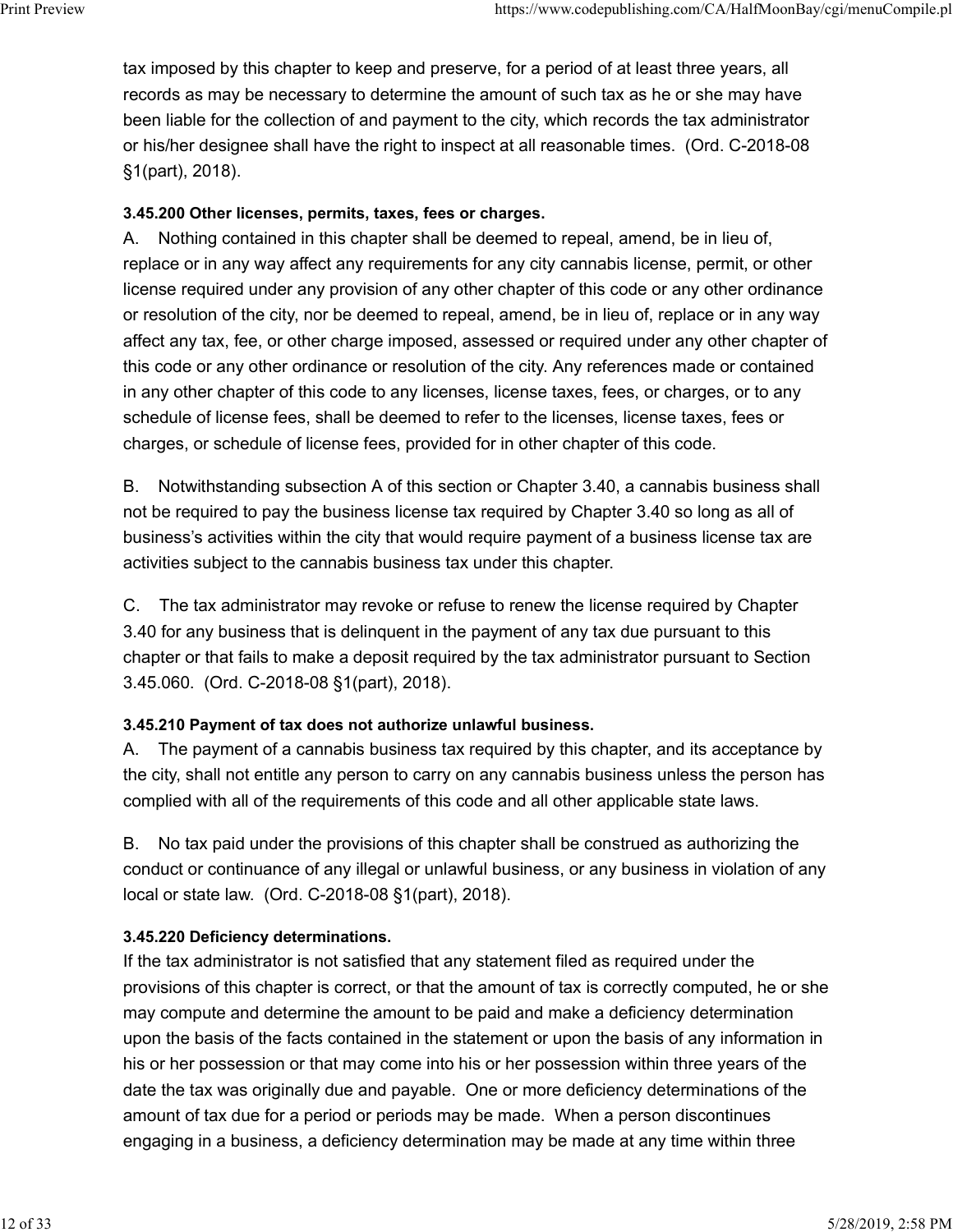years thereafter as to any liability arising from engaging in such business whether or not a deficiency determination is issued prior to the date the tax would otherwise be due. Whenever a deficiency determination is made, a notice shall be given to the person concerned in the same manner as notices of assessment are given under Section 3.45.240. (Ord. C-2018-08 §1(part), 2018). Print Preview https://www.codepublishing.com/CA/HalfMoonBay/cgi/menuCompile.pl<br>years thereafter as to any liability arising from engaging in such business whether or not a<br>deficiency determination is issued prior to the da

### 3.45.230 Failure to report-—Nonpayment, fraud.

A. Under any of the following circumstances, the tax administrator may make and give notice of an assessment of the amount of tax owed by a person under this chapter at any time:

1. If the person has not filed a complete statement required under the provisions of this chapter;

2. If the person has not paid the tax due under the provisions of this chapter;

3. If the person has not, after demand by the tax administrator, filed a corrected statement, or furnished to the tax administrator adequate substantiation of the information contained in a statement already filed, or paid any additional amount of tax due under the provisions of this chapter; or

4. If the tax administrator determines that the nonpayment of any business tax due under this chapter is due to fraud, a penalty of twenty-five percent of the amount of the tax shall be added thereto in addition to penalties and interest otherwise stated in this chapter and any other penalties allowed by law.

B. The notice of assessment shall separately set forth the amount of any tax known by the tax administrator to be due or estimated by the tax administrator, after consideration of all information within the tax administrator's knowledge concerning the business and activities of the person assessed, to be due under each applicable section of this chapter and shall include the amount of any penalties or interest accrued on each amount to the date of the notice of assessment. (Ord. C-2018-08 §1(part), 2018).

#### 3.45.240 Tax assessment--Notice requirements.

The notice of assessment shall be served upon the person either by personal delivery, by overnight delivery by a nationally recognized courier service, or by a deposit of the notice in the United States mail, postage prepaid thereon, addressed to the person at the address of the location of the business or to such other address as he or she shall register with the tax administrator for the purpose of receiving notices provided under this chapter; or, should the person have no address registered with the tax administrator for such purpose, then to such person's last known address. For the purposes of this section, a service by overnight delivery shall be deemed to have occurred one calendar day following deposit with a courier and service by mail shall be deemed to have occurred three days following deposit in the United States mail. (Ord. C-2018-08 §1(part), 2018).

3.45.250 Tax assessment--Hearing, application and determination.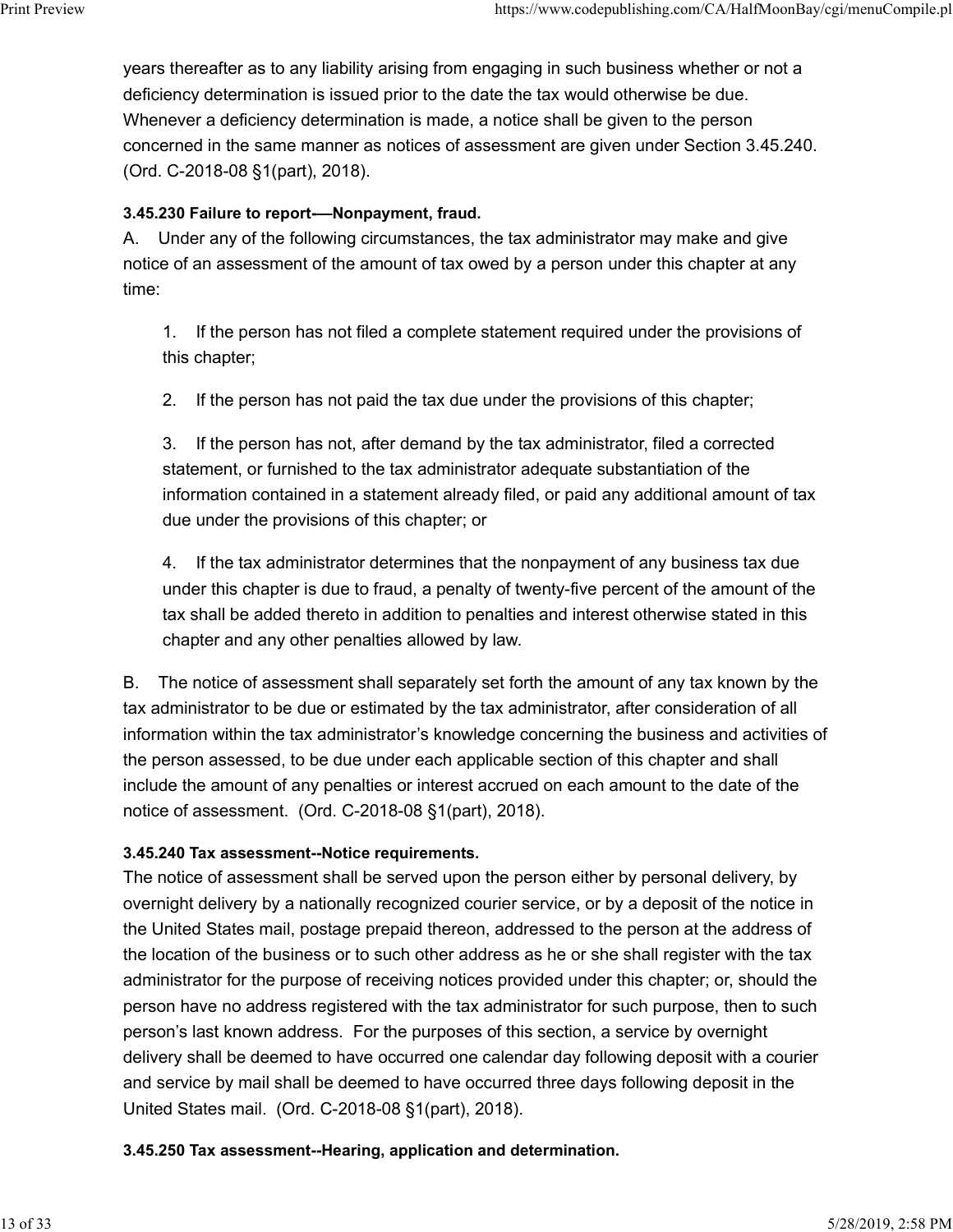Within thirty calendar days after the date of service the person may apply in writing to the tax administrator for a hearing on the assessment. If application for a hearing before the city is not made within the time herein prescribed, the tax assessed by the tax administrator shall become final and conclusive. Within thirty calendar days of the receipt of any such application for hearing, the tax administrator shall cause the matter to be set for hearing before him or her no later than thirty calendar days after the receipt of the application, unless a later date is agreed to by the tax administrator and the person requesting the hearing. Notice of such hearing shall be given by the tax administrator to the person requesting such hearing not later than five calendar days prior to such hearing. At such hearing said applicant may appear and offer evidence why the assessment as made by the tax administrator should not be confirmed and fixed as the tax due. After such hearing the tax administrator shall determine and reassess the proper tax to be charged and shall give written notice to the person in the manner prescribed in Section 3.45.240 for giving notice of assessment. (Ord. C-2018-08 §1(part), 2018). Print Preview https://www.codepublishing.com/CA/HalfMoonBay/cgi/menuCompile.pl<br>Within thirty calendar days after the date of service the person may apply in writing to the tax<br>administrator for a hearing on the assessment.

### 3.45.260 Relief from taxes--Disaster relief.

A. If a business is unable to comply with any tax requirement due to a disaster, the business may notify the tax administrator of this inability to comply and request relief from the tax requirement.

1. A request for relief must clearly indicate why relief is requested, the time period for which the relief is requested, and the reason relief is needed for the specific amount of time;

B. The cannabis business agrees to grant the tax collector or his/her designee access to the location where the cannabis business has been impacted due to a disaster;

C. The tax administrator, in his/her sole discretion, may provide relief from the cannabis business tax requirement for businesses whose operations have been impacted by a disaster if such tax liability does not exceed five thousand dollars. If such tax liability is five thousand one dollars or more than such relief shall only be approved by the city council;

D. Temporary relief from the cannabis tax may be granted for a reasonable amount of time as determined by the tax administrator or the city council, as applicable, in order to allow the cannabis business time to recover from the disaster;

E. The tax administrator or city council, as applicable, may require that certain conditions be followed in order for a cannabis business to receive temporary relief from the cannabis business tax requirement;

F. For purposes of this section, "disaster" means fire, flood, storm, tidal wave, earthquake, or similar public calamity, whether or not resulting from natural causes. (Ord. C-2018-08 §1(part), 2018).

#### 3.45.270 Conviction for violation--Taxes not waived.

The conviction and punishment of any person for failure to pay the required tax shall not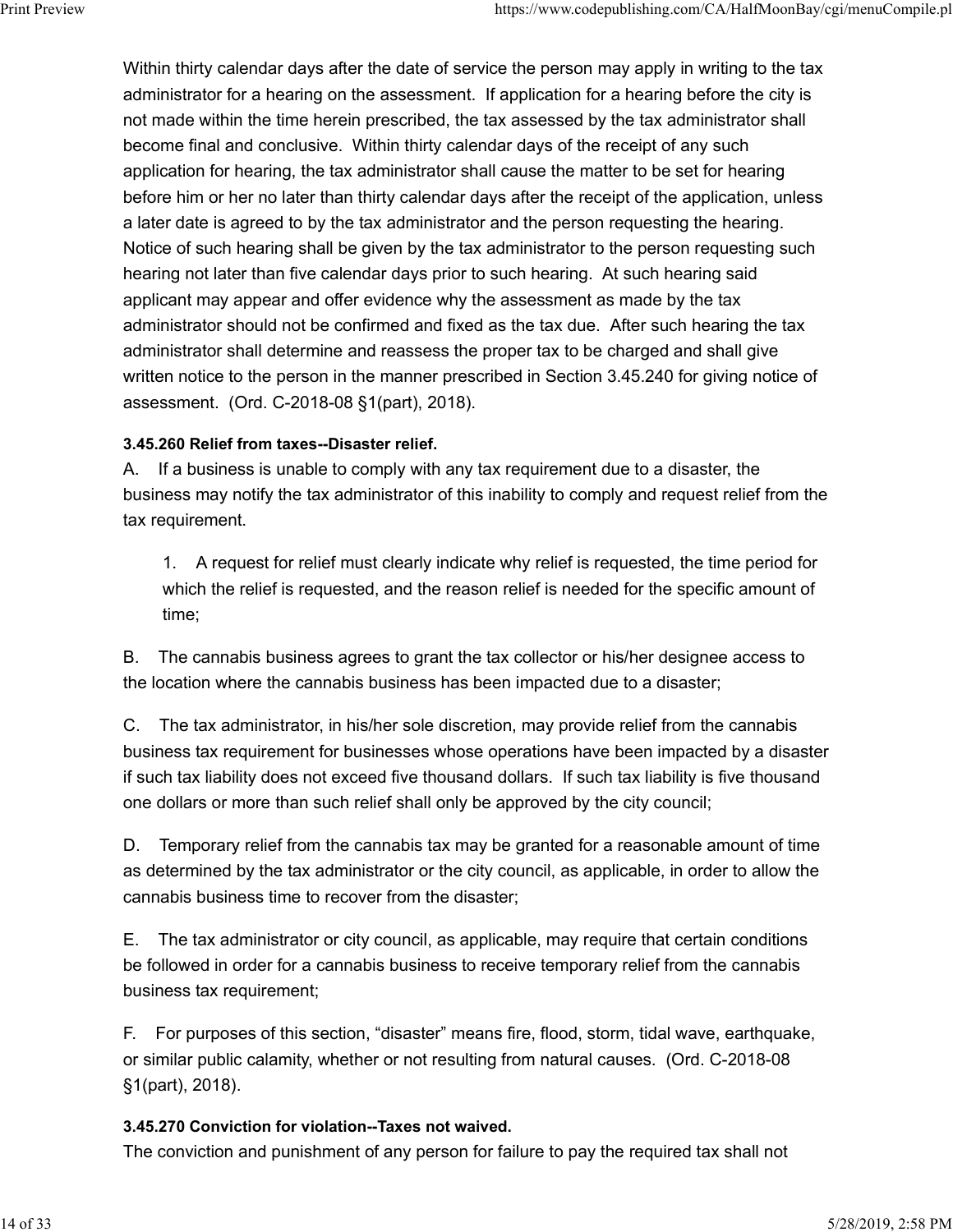excuse or exempt such person from any civil action for the tax debt unpaid at the time of such conviction. No civil action shall prevent a criminal prosecution for any violation of the provisions of this chapter or of any state law requiring the payment of all taxes. (Ord. C-2018-08 §1(part), 2018). Print Preview https://www.codepublishing.com/CA/HalfMoonBay/cgi/menuCompile.pl<br>excuse or exempt such person from any civil action for the tax debt unpaid at the time of<br>such conviction. No civil action shall prevent a crim

### 3.45.280 Violation deemed misdemeanor.

Any person violating any of the provisions of this chapter shall be guilty of a misdemeanor. (Ord. C-2018-08 §1(part), 2018).

### 3.45.290 Severability.

If any provision of this chapter, or its application to any person or circumstance, is determined by a court of competent jurisdiction to be unlawful, unenforceable or otherwise void, that determination shall have no effect on any other provision of this chapter or the application of this chapter to any other person or circumstance and, to that end, the provisions hereof are severable. (Ord. C-2018-08 §1(part), 2018).

### 3.45.300 Remedies cumulative.

All remedies and penalties prescribed by this chapter or which are available under any other provision of the Half Moon Bay Municipal Code and any other provision of law or equity are cumulative. The use of one or more remedies by the city shall not bar the use of any other remedy for the purpose of enforcing the provisions of this chapter. (Ord. C-2018-08 §1(part), 2018).

#### 3.45.310 Amendment or repeal.

This chapter may be repealed or amended by the city council without a vote of the people to the extent allowed by law. As required by Article XIIIC of the California Constitution, voter approval is required for any amendment that would increase any tax imposed pursuant to this chapter. The people of the city of Half Moon Bay affirm that an increase of a tax imposed pursuant to this chapter does not include (but such exclusion shall not be limited to) the following activities:

A. The restoration or adjustment of the rate of the tax to a rate that is no higher than the maximum rate set by this chapter and approved by the voters;

B. An action that interprets or clarifies the methodology of the tax, or any definition applicable to the tax, so long as interpretation or clarification (even if contrary to some prior interpretation or clarification) is not inconsistent with the language of this chapter; or

C. The collection of the tax imposed by this chapter even if the city had, for some period of time, failed to collect the tax. (Ord. C-2018-08 §1(part), 2018).

# Chapter 18.42 RESIDENTIAL DENSITY BONUS

Sections: 18.42.010 Purpose.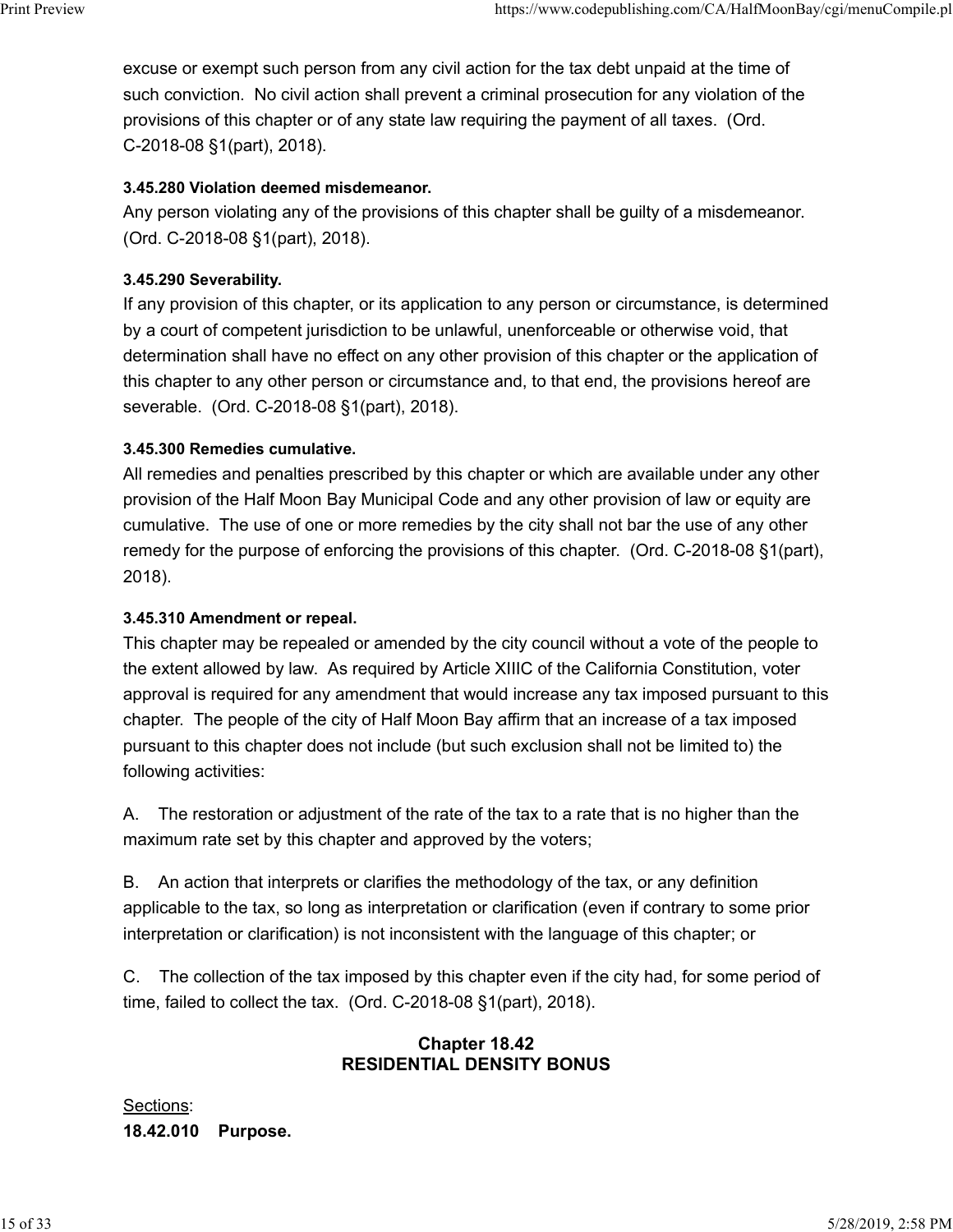- 18.42.020 Definitions.
- 18.42.030 Eligibility for density bonus and incentives.
- 18.42.040 Amount and calculation of density bonus.
- 18.42.050 Incentives and concessions.
- 18.42.060 Parking requirements.
- 18.42.070 Density bonus and incentives for child care facilities.
- 18.42.080 Approvals.
- 18.42.090 Design, distribution and timing of development of affordable housing units.
- 18.42.100 Density bonus request.
- 18.42.110 Affordable housing unit plan.
- 18.42.120 Affordable housing agreement.
- 18.42.140 Child care facility agreement.
- 18.42.150 Administrative fee.
- 18.42.160 Compliance.

#### 18.42.010 Purpose.

The purpose of this density bonus ordinance is to provide a means for granting density bonuses and incentives in compliance with Government Code Sections 65915 through 65917, as it now exists or may hereafter be amended. This chapter provides density bonuses and incentives for projects that are affordable to very low, low, and moderate income households and projects restricted to occupancy by senior citizens. (Ord. C-15-10 §1(Exh. A(part)), 2010).

# 18.42.020 Definitions.

Unless otherwise specified in this chapter or unless the context plainly requires otherwise, the words and phrases used in this chapter shall have the meanings defined in Chapter 18.02 and the meanings attributed to them in Government Code Section 65915 et seq.

"Affordable housing unit" means any extremely low, very low, low, or moderate income unit created pursuant to this chapter.

"Density bonus" means a density increase over the otherwise maximum allowable residential density as of the date of application by the applicant to the city, county or city and county. If a residential development qualifies for a density bonus under both the California Government Code and this section, then the applicant may use either the state or local density bonus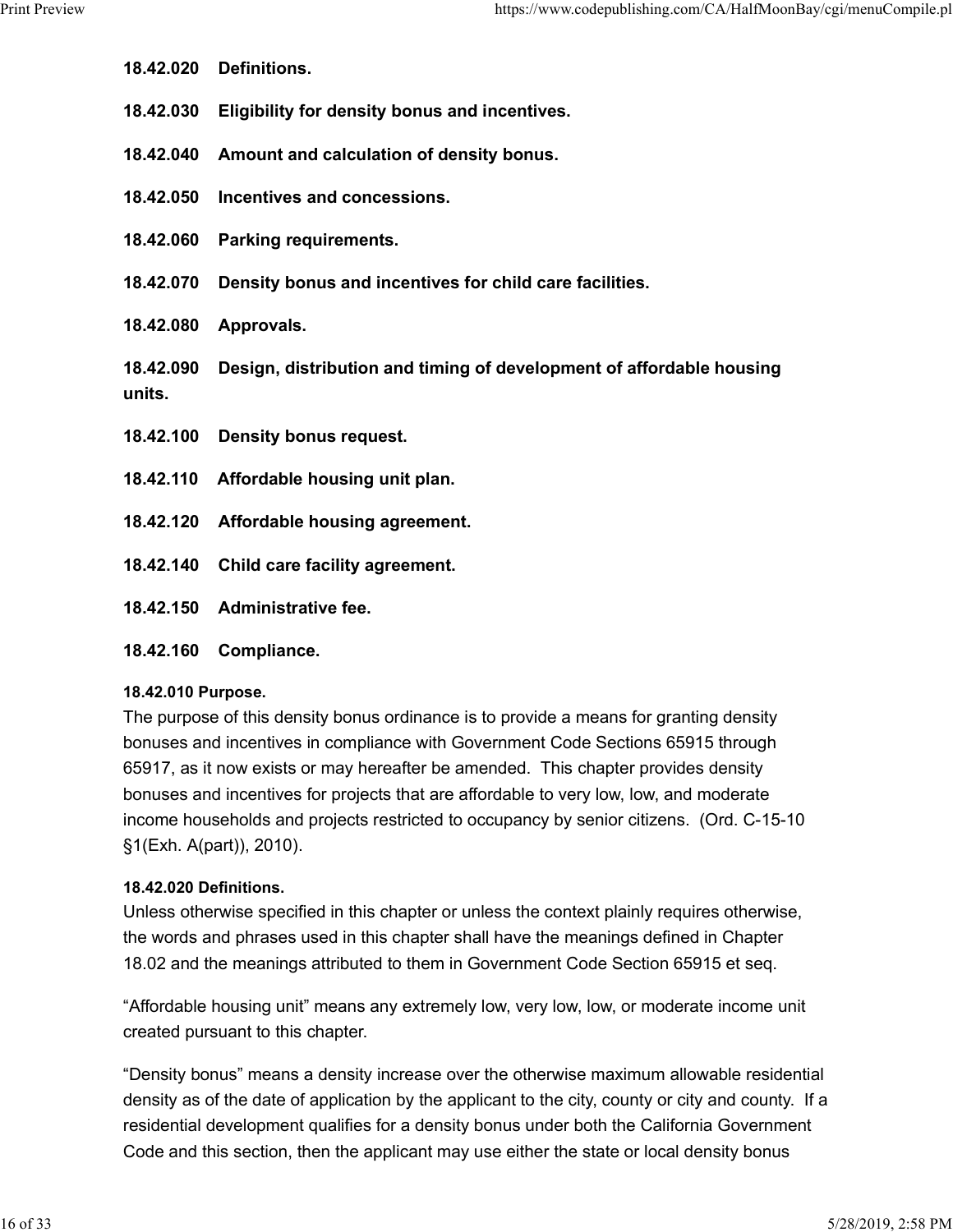benefits, but not both. The granting of density bonus benefits shall not, in and of itself, require a general plan amendment, zoning change or other separate discretionary approval. Print Preview https://www.codepublishing.com/CA/HalfMoonBay/cgi/menuCompile.pl<br>benefits, but not both. The granting of density bonus benefits shall not, in and of itself,<br>require a general plan amendment, zoning change or

> "Project" or "development" as used in this section means a residential or mixed-use (e.g., mixture of residential uses with commercial, office, or other uses) project for five or more residential units. For the purposes of this section, "project" also includes a subdivision or common interest development, as defined in Section 1351 of the Civil Code, approved by a city, county, or city and county and consists of residential units or unimproved residential lots and either a project to substantially rehabilitate and convert an existing commercial building to residential use or the substantial rehabilitation of an existing multifamily dwelling, as defined in subdivision (d) of Government Code Section 65863.4, where the result of the rehabilitation would be a net increase in available residential units.

"Senior housing unit" means any housing unit restricted to occupancy by a senior citizen household pursuant to this chapter. (Ord. C-2014-10 §8(A), 2014; Ord. C-15-10 §1(Exh. A(part)), 2010).

### 18.42.030 Eligibility for density bonus and incentives.

For purposes of calculating base density, any area of land on a given site that is not potentially developable due to hazards or other environmental and resource factors (including but not limited to areas of sensitive habitat or buffers to that sensitive habitat, steep slopes, significant views, public access ways, or geologic instability) shall not be considered potentially developable lot area and shall be excluded from the base density calculations (i.e., base density shall be determined based only on the potentially developable portion of a given site).

In order to be eligible for a density bonus and other incentives as provided by this chapter, a proposed project shall comply with the following requirements and satisfy: (1) all applicable provisions of the certified LUP and (2) except as otherwise provided by this chapter, all applicable provisions of this zoning code.

A. Types of Projects. The provisions of this chapter shall apply to:

1. New residential projects of five or more dwelling units, regardless of the type of dwelling units proposed;

2. New mixed-use developments which include at least five dwelling units;

3. Renovation of one or more multifamily residential structures containing at least five units so as to result in a net increase of the number of residential units;

4. Development that will change the use of an existing building from nonresidential to residential and that will provide at least five residential units;

5. Developments that include the conversion of at least five residential rental units to ownership housing.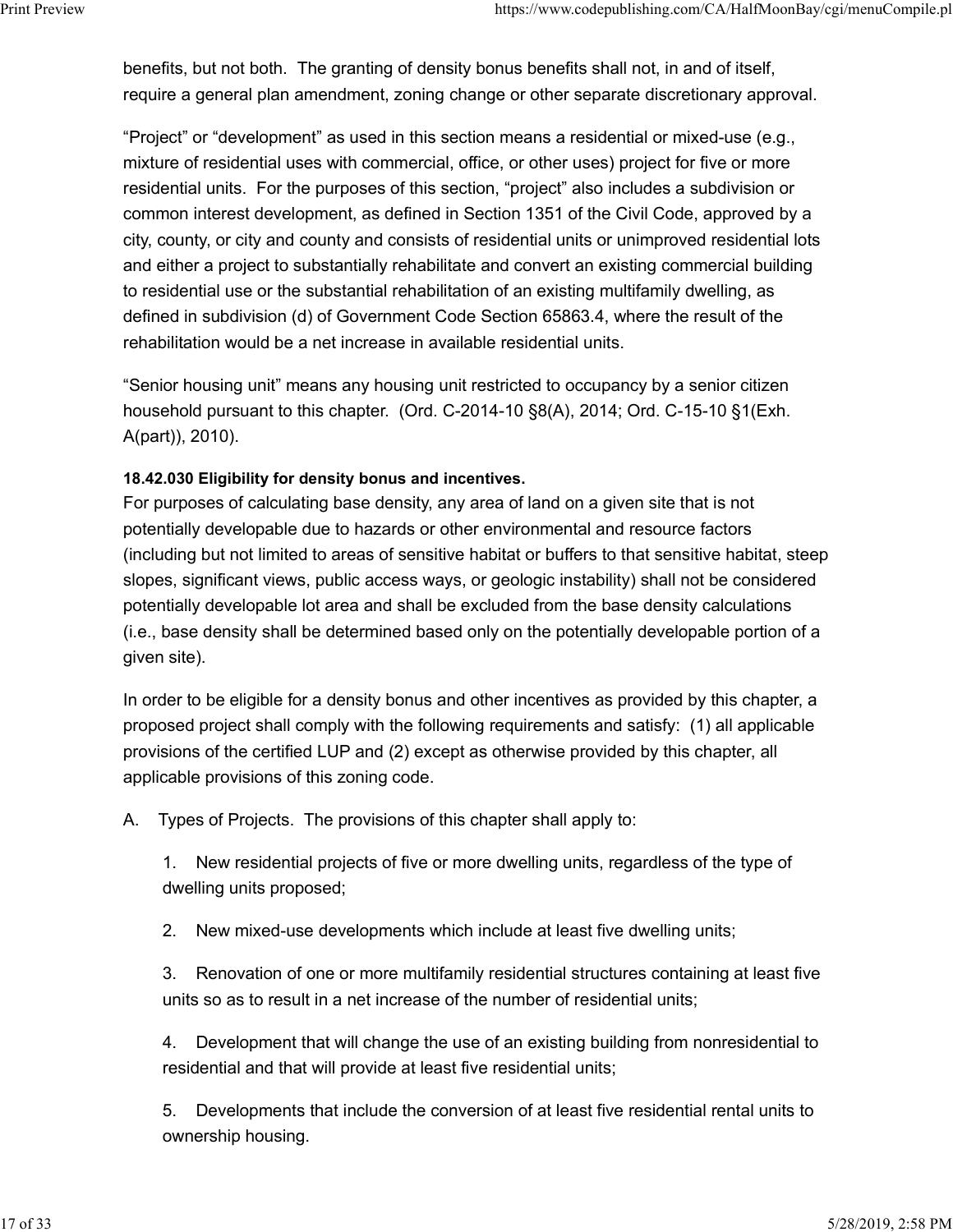B. Affordability and Age Requirements. Projects receiving a density bonus, incentives, and/or concessions under this chapter shall include at least one of the following: Print Preview https://www.codepublishing.com/CA/HalfMoonBay/cgi/menuCompile.pl<br>B. Affordability and Age Requirements. Projects receiving a density bonus, incentives,<br>and/or concessions under this chapter shall include at l

> 1. A minimum of ten percent of the proposed dwelling units are for low income households; or

> 2. A minimum of five percent of the proposed dwelling units are for very low or extremely low income households; or

3. A minimum of ten percent of the total dwelling units in a common interest development, as defined in Civil Code Section 1351, are for persons and families of moderate income; provided, that all units in the development are offered to the public for purchase.

4. A senior citizen project or a mobile home park that limits residency based on age requirements for housing older persons in compliance with Civil Code Sections 51.2, 51.3, 798.76, or 799.5.

5. Length of Affordability. Projects that provide extremely low, very low, and low income units shall provide the units at affordable rents to eligible households for a minimum period of thirty years, beginning at the initial occupancy of each affordable housing unit, or a longer period of time if required by the construction or mortgage financing assistance program, mortgage insurance program, or rental subsidy program. Projects that provide moderate income units in a common interest development shall ensure the initial occupancy of the unit by a moderate income household and the occupancy and resale of the unit shall be governed by an affordable housing agreement. Senior citizen projects shall be restricted to occupancy by senior citizens in perpetuity.

C. Any housing development approved pursuant to this chapter shall be consistent with the certified local LUP policies and with all applicable development standards. Further, all development approved pursuant to a density bonus or other incentive shall be developed in a manner most protective of coastal resources (including but not limited to areas of sensitive habitat, agriculture, steep slopes, significant views, public access ways, or geologic instability). If the city approves development with a density bonus or other incentive, the city must find that the development, with and without the density bonus or other incentive, would have been fully consistent with the policies of the certified LUP. If the city determines that the means of accommodating the density bonus or other incentive proposed by the applicant will have an adverse effect on coastal resources inconsistent with the LUP or the Chapter 3 policies of the Coastal Act, the density bonus or incentive shall not be approved.

D. For development approved within the coastal zone pursuant to this chapter, the required density bonus and any requested incentive(s), concession(s) and/or waiver(s) or reduction(s) of development standards shall be consistent with the Chapter 3 policies of the Coastal Act and all applicable requirements of the certified Half Moon Bay LUP. (Ord. C-2014-10 §8(B),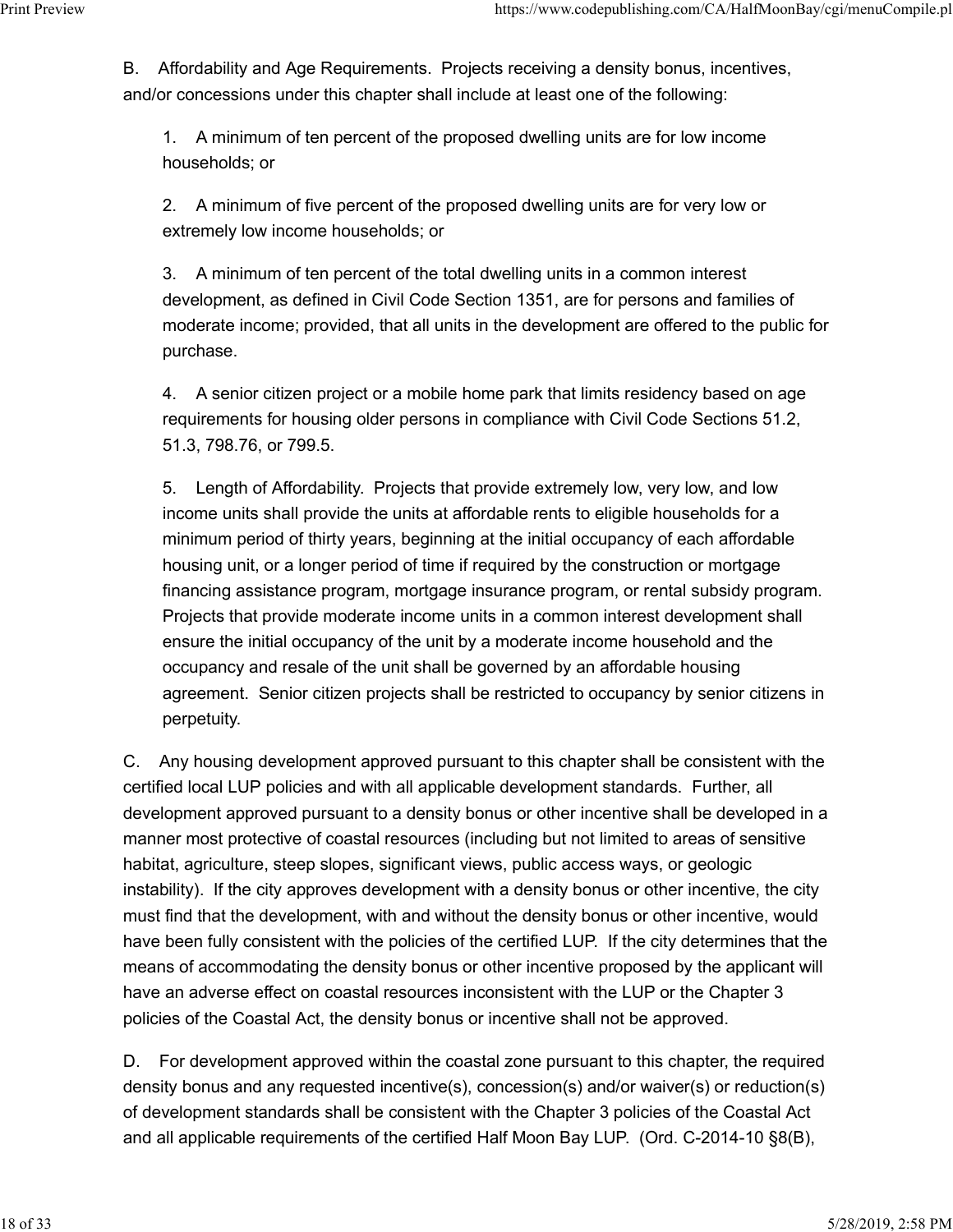2014; Ord. C-15-10 §1(Exh. A(part)), 2010).

# 18.42.040 Amount and calculation of density bonus.

A project that complies with the eligibility requirements of Section 18.42.030 shall be entitled to a density bonus. The applicant shall elect whether the density bonus shall be awarded on the basis of subsection  $(A)$ ,  $(B)$ ,  $(C)$ ,  $(D)$ ,  $(E)$ , or  $(F)$  of this section. The applicant may request a smaller density bonus. https://www.codepublishing.com/CA/HalfMoonBay/cgi/menuCompile.pl<br>
10 §1(Exh. A(part)), 2010).<br>
11 and calculation of density bonus.<br>
15. The applicant shall elect whether the density bonus shall be entitled<br>
16. S. The app

A. Bonus for Units for Very Low Income Households. For developments that include five percent of the total dwelling units for very low income households, the density bonus shall be calculated as follows:

| -10 §1(Exh. A(part)), 2010).                                                                                                                                                                                                                                                                              |                                 |
|-----------------------------------------------------------------------------------------------------------------------------------------------------------------------------------------------------------------------------------------------------------------------------------------------------------|---------------------------------|
| nt and calculation of density bonus.<br>mplies with the eligibility requirements of Section 18.42.030 shall be entitled<br>us. The applicant shall elect whether the density bonus shall be awarded on<br>section (A), (B), (C), (D), (E), or (F) of this section. The applicant may<br>er density bonus. |                                 |
| Inits for Very Low Income Households. For developments that include five<br>tal dwelling units for very low income households, the density bonus shall be<br>lows:                                                                                                                                        |                                 |
| Table 18.42-1 - Very Low Income                                                                                                                                                                                                                                                                           |                                 |
| Percentage of Base Units Proposed                                                                                                                                                                                                                                                                         | <b>Density Bonus Percentage</b> |
| $\mathbf 5$                                                                                                                                                                                                                                                                                               | 20                              |
| 6                                                                                                                                                                                                                                                                                                         | 22.5                            |
| $\boldsymbol{7}$                                                                                                                                                                                                                                                                                          | 25                              |
| 8                                                                                                                                                                                                                                                                                                         | 27.5                            |
| 9                                                                                                                                                                                                                                                                                                         | 30                              |
| 10                                                                                                                                                                                                                                                                                                        | 32.5                            |
| 11                                                                                                                                                                                                                                                                                                        | 35                              |
| Inits for Low Income Households. For developments that include ten percent<br>ling units for low income households, the density bonus shall be calculated<br>Table 18.42-2 - Low Income                                                                                                                   |                                 |
| Percentage of Base Units Proposed Density Bonus Percentage                                                                                                                                                                                                                                                |                                 |
| 10                                                                                                                                                                                                                                                                                                        | 20                              |
| 11                                                                                                                                                                                                                                                                                                        | 21.5                            |
| 12                                                                                                                                                                                                                                                                                                        | 23                              |
| 13                                                                                                                                                                                                                                                                                                        | 24.5                            |

Table 18.42-1 — Very Low Income

B. Bonus for Units for Low Income Households. For developments that include ten percent of the total dwelling units for low income households, the density bonus shall be calculated as follows:

# Table 18.42-2 — Low Income

| $\bf 8$                                                                                                                                                                                 | 27.5 |
|-----------------------------------------------------------------------------------------------------------------------------------------------------------------------------------------|------|
| $\boldsymbol{9}$                                                                                                                                                                        | 30   |
| 10                                                                                                                                                                                      | 32.5 |
| 11                                                                                                                                                                                      | 35   |
| Inits for Low Income Households. For developments that include ten percent<br>ling units for low income households, the density bonus shall be calculated<br>Table 18.42-2 - Low Income |      |
|                                                                                                                                                                                         |      |
| Percentage of Base Units Proposed Density Bonus Percentage                                                                                                                              |      |
| $10$                                                                                                                                                                                    | 20   |
| 11                                                                                                                                                                                      | 21.5 |
| 12                                                                                                                                                                                      | 23   |
| 13                                                                                                                                                                                      | 24.5 |
| 14                                                                                                                                                                                      | 26   |
| 15                                                                                                                                                                                      | 27.5 |
| 16                                                                                                                                                                                      | 29   |
| 17                                                                                                                                                                                      | 30.5 |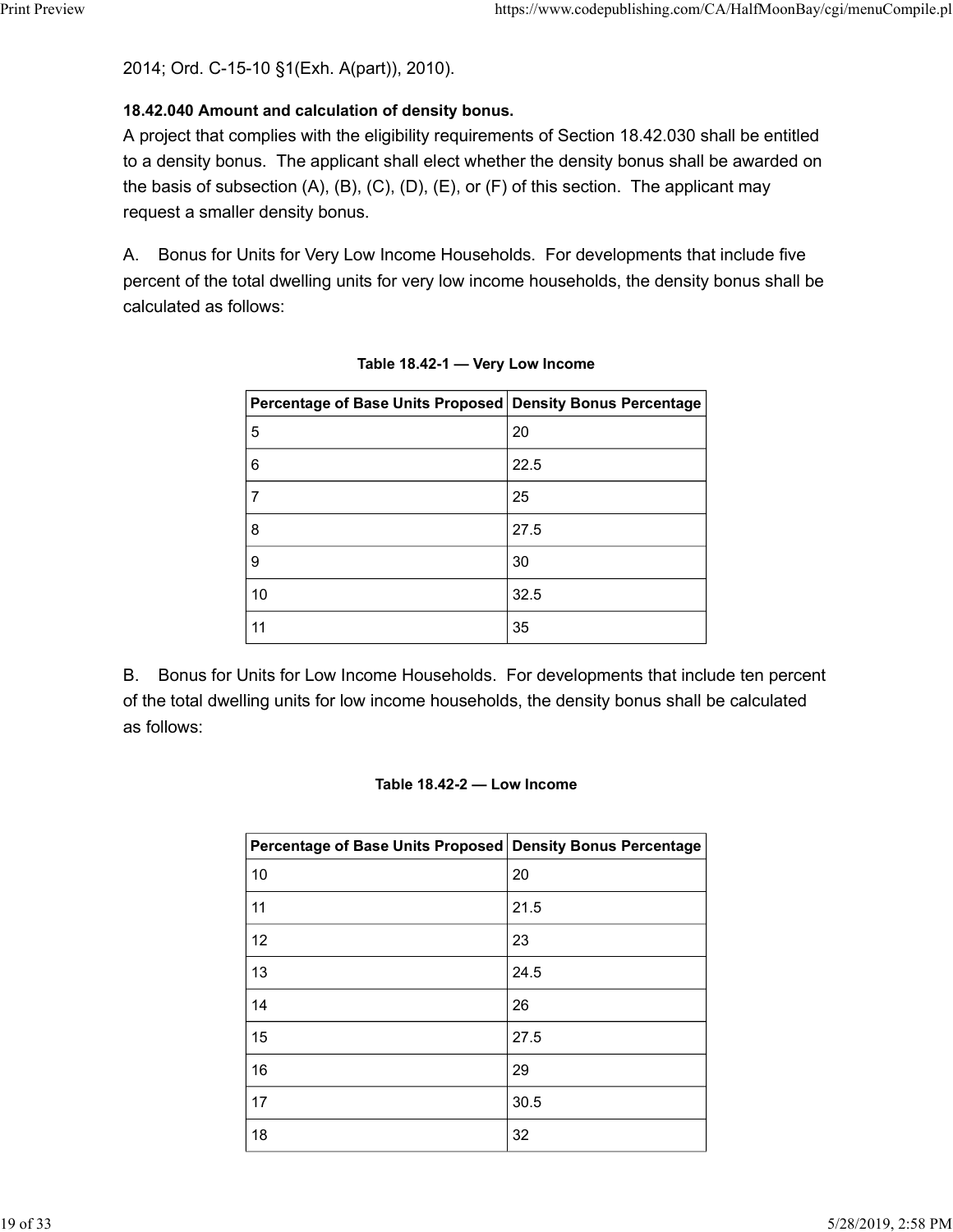| https://www.codepublishing.com/CA/HalfMoonBay/cgi/menuCompile.pl<br>Percentage of Base Units Proposed Density Bonus Percentage<br>19<br>33.5<br>20<br>35<br>C.<br>Bonus for Units for Moderate Income Households. For developments that include ten<br>percent of the total dwelling units in a common interest development for persons and families |                      |  |  |
|------------------------------------------------------------------------------------------------------------------------------------------------------------------------------------------------------------------------------------------------------------------------------------------------------------------------------------------------------|----------------------|--|--|
|                                                                                                                                                                                                                                                                                                                                                      |                      |  |  |
|                                                                                                                                                                                                                                                                                                                                                      |                      |  |  |
|                                                                                                                                                                                                                                                                                                                                                      |                      |  |  |
|                                                                                                                                                                                                                                                                                                                                                      |                      |  |  |
|                                                                                                                                                                                                                                                                                                                                                      |                      |  |  |
|                                                                                                                                                                                                                                                                                                                                                      |                      |  |  |
|                                                                                                                                                                                                                                                                                                                                                      |                      |  |  |
|                                                                                                                                                                                                                                                                                                                                                      |                      |  |  |
|                                                                                                                                                                                                                                                                                                                                                      | <b>Print Preview</b> |  |  |
|                                                                                                                                                                                                                                                                                                                                                      |                      |  |  |
|                                                                                                                                                                                                                                                                                                                                                      |                      |  |  |
| of moderate income the density bonus shall be calculated as follows:                                                                                                                                                                                                                                                                                 |                      |  |  |

C. Bonus for Units for Moderate Income Households. For developments that include ten percent of the total dwelling units in a common interest development for persons and families of moderate income, the density bonus shall be calculated as follows:

### Table 18.42-3 — Moderate Income

| Percentage of Base Units Proposed Density Bonus Percentage                                                                                                                                                         |                                 |
|--------------------------------------------------------------------------------------------------------------------------------------------------------------------------------------------------------------------|---------------------------------|
| 19                                                                                                                                                                                                                 | 33.5                            |
| $20\,$                                                                                                                                                                                                             | 35                              |
| Jnits for Moderate Income Households. For developments that include ten<br>otal dwelling units in a common interest development for persons and families<br>ome, the density bonus shall be calculated as follows: |                                 |
|                                                                                                                                                                                                                    | Table 18.42-3 - Moderate Income |
| Percentage of Base Units Proposed Density Bonus Percentage                                                                                                                                                         |                                 |
| 10                                                                                                                                                                                                                 | $\overline{5}$                  |
| 11                                                                                                                                                                                                                 | 6                               |
| 12                                                                                                                                                                                                                 | $\overline{7}$                  |
| 13                                                                                                                                                                                                                 | 8                               |
| 14                                                                                                                                                                                                                 | 9                               |
| 15                                                                                                                                                                                                                 | 10                              |
| 16                                                                                                                                                                                                                 | 11                              |
| 17                                                                                                                                                                                                                 | 12                              |
| $18\,$                                                                                                                                                                                                             | $13\,$                          |
| 19                                                                                                                                                                                                                 | 14                              |
| $20\,$                                                                                                                                                                                                             | 15                              |
| 21                                                                                                                                                                                                                 | 16                              |
| 22                                                                                                                                                                                                                 | $17$                            |
| 23                                                                                                                                                                                                                 | 18                              |
| 24                                                                                                                                                                                                                 | 19                              |
| 25                                                                                                                                                                                                                 | $20\,$                          |
| 26                                                                                                                                                                                                                 | 21                              |
| 27                                                                                                                                                                                                                 | 22                              |
| 28                                                                                                                                                                                                                 | 23                              |
| 29                                                                                                                                                                                                                 | 24                              |
| $30\,$                                                                                                                                                                                                             | 25                              |
| 31                                                                                                                                                                                                                 | 26                              |
| 32                                                                                                                                                                                                                 | 27                              |
| 33                                                                                                                                                                                                                 | 28                              |
| 34                                                                                                                                                                                                                 | 29                              |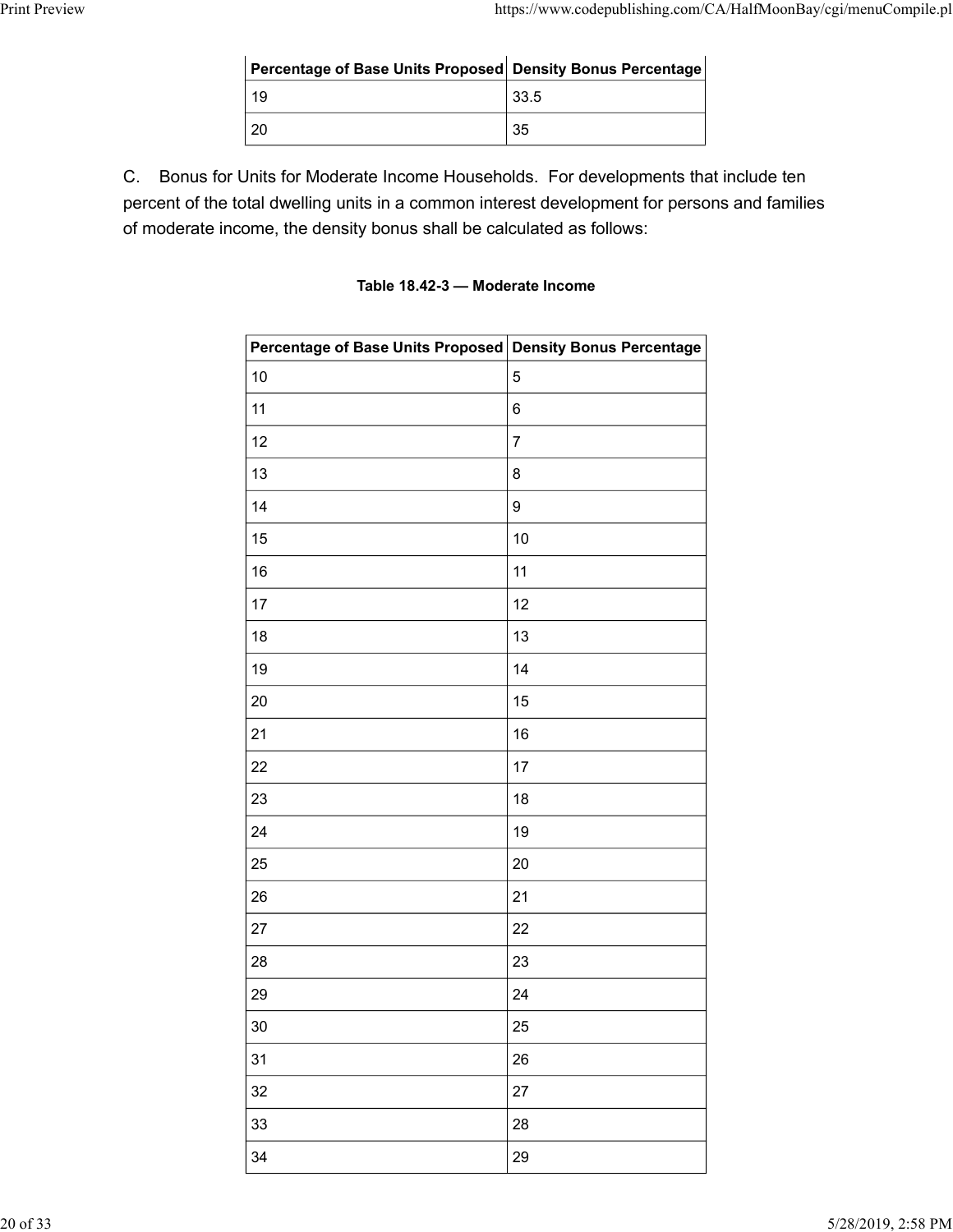|               |                                                                  | https://www.codepublishing.com/CA/HalfMoonBay/cgi/menuCompile.pl |
|---------------|------------------------------------------------------------------|------------------------------------------------------------------|
|               |                                                                  |                                                                  |
|               | Percentage of Base Units Proposed Density Bonus Percentage<br>35 | $30\,$                                                           |
|               | 36                                                               | 31                                                               |
|               | 37                                                               | 32                                                               |
|               | 38                                                               | 33                                                               |
| Print Preview | 39                                                               | 34                                                               |

E. Bonus for Land Donation. When an applicant for a residential development agrees to donate land to the city for very low income households, the applicant shall be entitled to a density bonus for the entire market rate development; provided, that nothing in this subsection shall be construed to affect the authority of the city to require a developer to donate land as a condition of development.

1. Density Bonus. The applicant shall be entitled to an increase above the maximum allowed residential density for the entire market-rate residential development which shall be calculated as follows:

| venty percent or serifor entreem nousing units.                                                                                                                                                                                                                                                                                           |                                 |
|-------------------------------------------------------------------------------------------------------------------------------------------------------------------------------------------------------------------------------------------------------------------------------------------------------------------------------------------|---------------------------------|
| and Donation. When an applicant for a residential development agrees to<br>e city for very low income households, the applicant shall be entitled to a<br>r the entire market rate development; provided, that nothing in this<br>be construed to affect the authority of the city to require a developer to<br>condition of development. |                                 |
| Bonus. The applicant shall be entitled to an increase above the maximum<br>idential density for the entire market-rate residential development which<br>culated as follows:                                                                                                                                                               |                                 |
| Table 18.42-4 - Very Low Income Units                                                                                                                                                                                                                                                                                                     |                                 |
| Percentage of Very Low Income<br><b>Units Accommodated</b>                                                                                                                                                                                                                                                                                | <b>Density Bonus Percentage</b> |
| 10                                                                                                                                                                                                                                                                                                                                        | 15                              |
| 11                                                                                                                                                                                                                                                                                                                                        | 16                              |
| 12                                                                                                                                                                                                                                                                                                                                        | 17                              |
| 13                                                                                                                                                                                                                                                                                                                                        | 18                              |
| 14                                                                                                                                                                                                                                                                                                                                        | 19                              |
| 15                                                                                                                                                                                                                                                                                                                                        | 20                              |
| 16                                                                                                                                                                                                                                                                                                                                        | 21                              |
| 17                                                                                                                                                                                                                                                                                                                                        | 22                              |
| 18                                                                                                                                                                                                                                                                                                                                        | 23                              |
|                                                                                                                                                                                                                                                                                                                                           |                                 |
| 19                                                                                                                                                                                                                                                                                                                                        | 24                              |
| 20                                                                                                                                                                                                                                                                                                                                        | 25                              |
| 21                                                                                                                                                                                                                                                                                                                                        | 26                              |

| Table 18.42-4 - Very Low Income Units |  |  |
|---------------------------------------|--|--|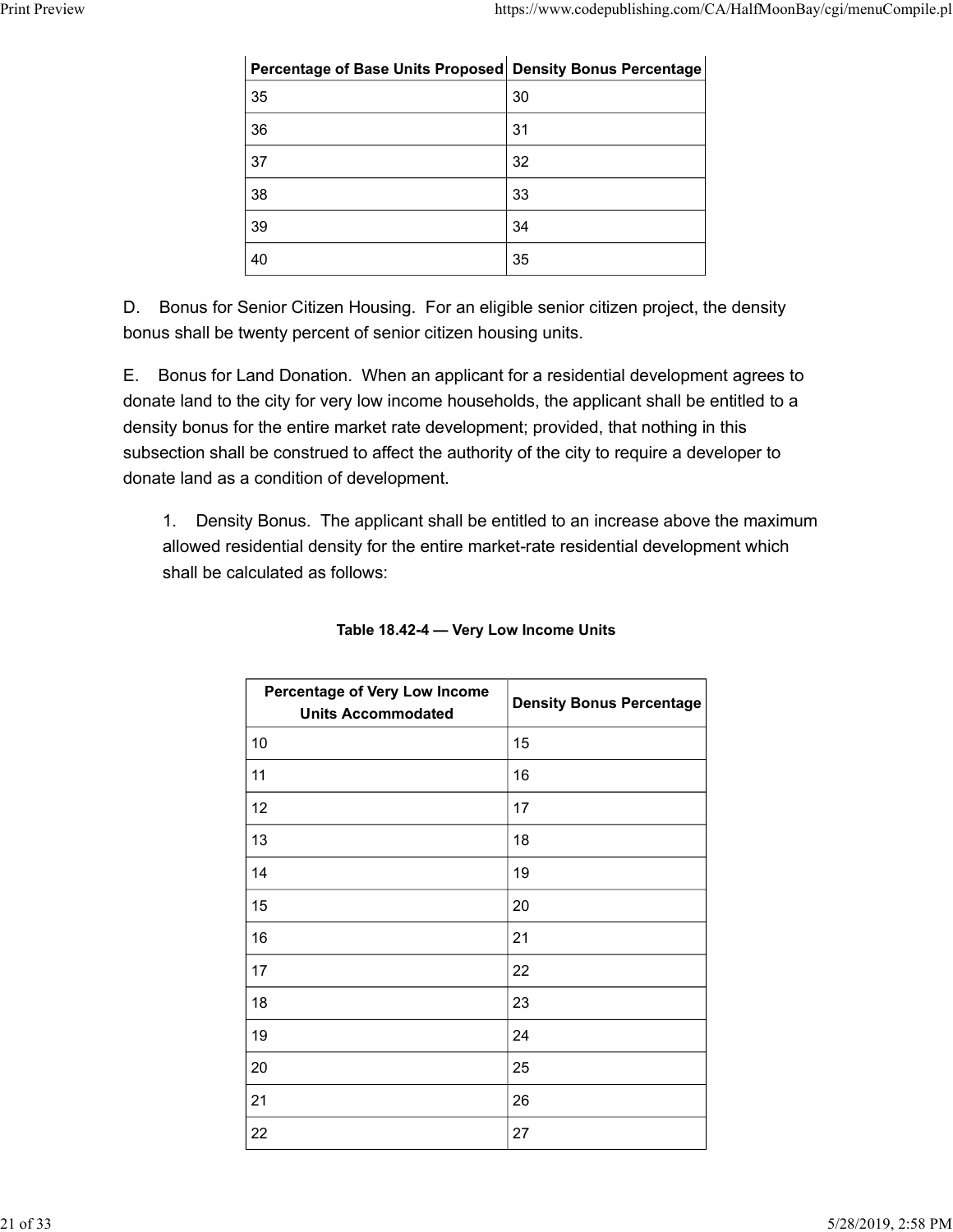|                                                                   | https://www.codepublishing.com/CA/HalfMoonBay/cgi/menuCompile.pl |
|-------------------------------------------------------------------|------------------------------------------------------------------|
|                                                                   |                                                                  |
| <b>Percentage of Very Low Income</b><br><b>Units Accommodated</b> | <b>Density Bonus Percentage</b>                                  |
|                                                                   |                                                                  |
| 23                                                                | 28                                                               |
| 24                                                                | 29                                                               |
| 25                                                                | 30                                                               |
| 26                                                                | 31                                                               |
| 27                                                                | 32                                                               |
| 28                                                                | 33                                                               |
| 29                                                                | 34                                                               |

2. Eligibility for Land Donation Bonus. An applicant shall be eligible for the increased density bonus described in this section if all of the following conditions are met:

a. The applicant donates and transfers the land to the city no later than date of approval by the city of the final subdivision map, parcel map, or residential development seeking the density bonus.

b. The developable acreage and zoning classification of the land being transferred are sufficient to permit construction of units affordable to very low income households in an amount not less than ten percent of the number of market-rate residential units of the proposed development.

c. The transferred land: (i) is at least one acre in size or of sufficient size to permit development of at least forty units; (ii) has the appropriate general plan designation and is appropriately zoned for development of very low income housing; (iii) is or will be served by adequate public facilities and infrastructure for the development of very low income housing; (iv) has appropriate zoning and development standards to make the development of the very low income housing units feasible; and (v) has all of the permits and approvals, other than building permits, necessary for the development of the very low income housing units, except that the city may subject the proposed development to subsequent design review, if the design is not reviewed by the city prior to the transfer.

d. The transferred land and very low income housing units shall be subject to a deed restriction, which shall be recorded on the property upon dedication, ensuring continued affordability of the units for a thirty-year period.

e. The land is transferred to the city or to a housing developer approved by the city.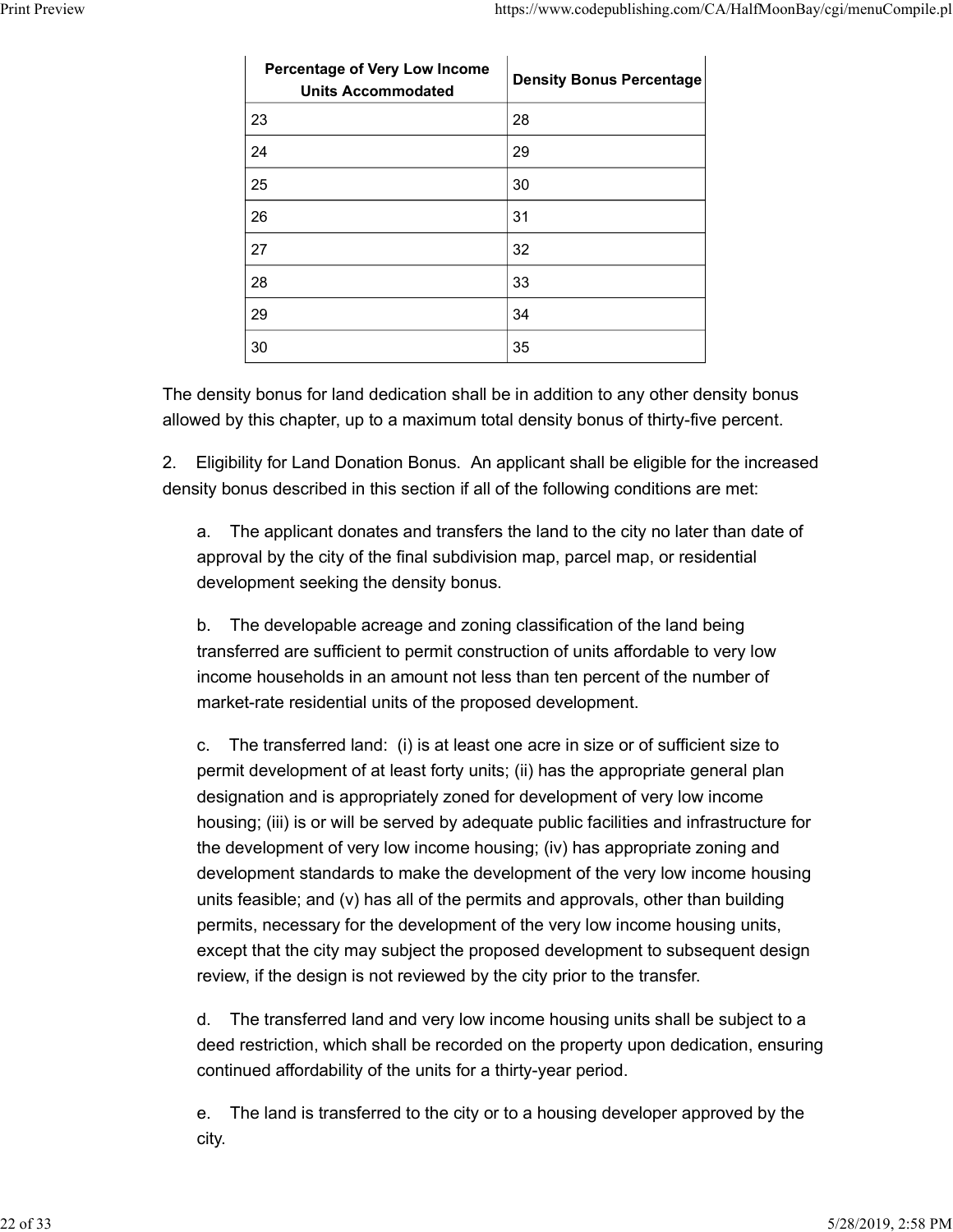f. The transferred land is within the proposed development or, if approved by the city, within one-quarter mile of the boundary of the proposed development. Print Preview https://www.codepublishing.com/CA/HalfMoonBay/cgi/menuCompile.pl<br>f. The transferred land is within the proposed development or, if approved by the<br>city, within one-quarter mile of the boundary of the proposed

> g. A proposed source of funding for the development of very low income units shall be identified not later than the date of approval of the final subdivision map, parcel map, or residential development application.

F. Bonus for Condominium Conversions. When a development is the conversion of an existing apartment complex to a condominium complex and the applicant agrees to make at least thirty-three percent of the total units of the development affordable to moderate income households for thirty years, or fifteen percent of the total units of the proposed development affordable to lower income households for thirty years, and agrees to pay for the administrative costs incurred by the city to process the application and to monitor the continued affordability and habitability of the affordable housing units, the city shall either:

- 1. Grant a density bonus of twenty-five percent, or
- 2. Provide other incentives of equivalent financial value as determined by the city.

An applicant shall be ineligible for a density bonus or other incentives under this section if the apartments proposed for conversion are part of a project for which a density bonus or other incentives were previously provided under this chapter or Government Code Section 65819 et seq.

G. Calculation of Density Bonus.

1. All density calculations resulting in fractional units shall be rounded up to the next whole number.

2. For the purposes of this chapter "total dwelling units" does not include units added by a density bonus awarded pursuant to this section or any other density bonus allowed by the city of Half Moon Bay or state law.

3. If the site of a development proposal that requests a density bonus is located in two or more general plan designations or zoning districts, the number of dwelling units permitted in the development is the sum of the dwelling units permitted in each of the zones. The permitted number of dwelling units may be distributed within the development without regard to the zone boundaries.

4. If the applicant desires to develop a density bonus project available to a mix of income levels or age groups, the project may combine its allowed density bonus, based on calculations approved by the community development director, to a maximum density bonus of thirty-five percent.

5. The density bonus shall be based on "maximum allowable residential density" which means the density allowed under the zoning ordinance and land use element of the general plan, or if a range of density is permitted, means the maximum allowable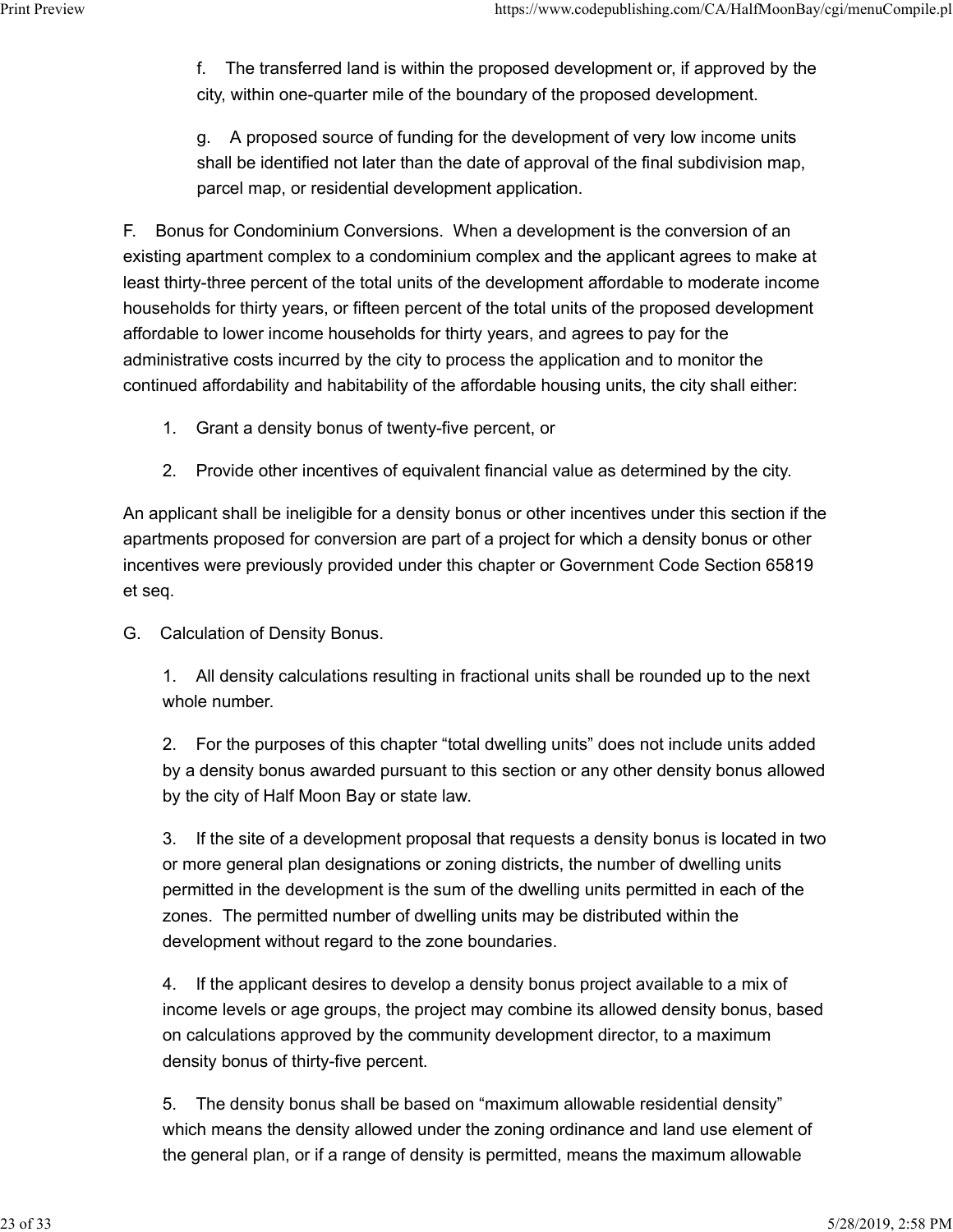density for the specific zoning range and land use element of the general plan applicable to the project. Where the density allowed under the zoning ordinance is inconsistent with the density allowed under the land use element of the general plan, the general plan density shall prevail. Print Preview https://www.codepublishing.com/CA/HalfMoonBay/cgi/menuCompile.pl<br>density for the specific zoning range and land use element of the general plan<br>applicable to the project. Where the density allowed under the z

> 6. For the purposes of calculating a density bonus, the residential units shall be on contiguous sites that are the subject of one development application, but do not have to be based upon individual subdivision maps or parcels. The density bonus shall be permitted in geographic areas of the project other than the areas where the units for the lower income houses are located. Any areas deemed undevelopable due to hazards or other environmental and resource factors (including but not limited to areas of sensitive habitat, steep slopes, significant views, public access ways, or geologic instability), shall be excluded from the developable portions of the lot suitable for density increases over the maximum allowable residential units.

H. Accessory Dwelling Units. If desired by the applicant, the density bonus may be used to construct one accessory dwelling unit per lot. The unit must comply with Chapter 18.33, except that the accessory dwelling unit may be constructed on a lot that does not contain an existing or proposed single-family dwelling. (Ord. C-2018-04 §2(Att. A)(part), 2018; Ord. C-2015-04 §1(part), 2015; Ord. C-2014-10 §8(C), 2014; Ord. C-15-10 §1(Exh. A(part)), 2010).

### 18.42.050 Incentives and concessions.

When an applicant seeks a density bonus or seeks to donate land for housing, the city shall provide the applicant with incentives or concessions for the production on housing units and child care facilities. The applicant must submit a density bonus application, as described in Section 18.42.100, identifying the specific incentives or concessions that the applicant requests.

A. Granting of Incentive. When an applicant seeks a density bonus or seeks to donate land for housing, the city shall provide the applicant with incentives or concessions for the production of housing units and, if applicable, child care facilities. The city shall grant the incentive or concession requested by the applicant unless the city makes any of the following written findings, based upon substantial evidence:

1. The incentive or concession is not required to provide for affordable housing costs as defined in Health and Safety Code Section 50052.5, or for rents for the targeted units set as specified in Sections 18.42.030 and 18.42.040; or

2. The incentive or concession would have a specific adverse impact, as defined in Government Code Section 65589.5(d)(2), upon public health and safety, the physical environment, or on any real property that is listed in the California Register of Historical Resources and for which there is no feasible method to satisfactorily mitigate or avoid the specific adverse impact without rending the development unaffordable to low and moderate income households; or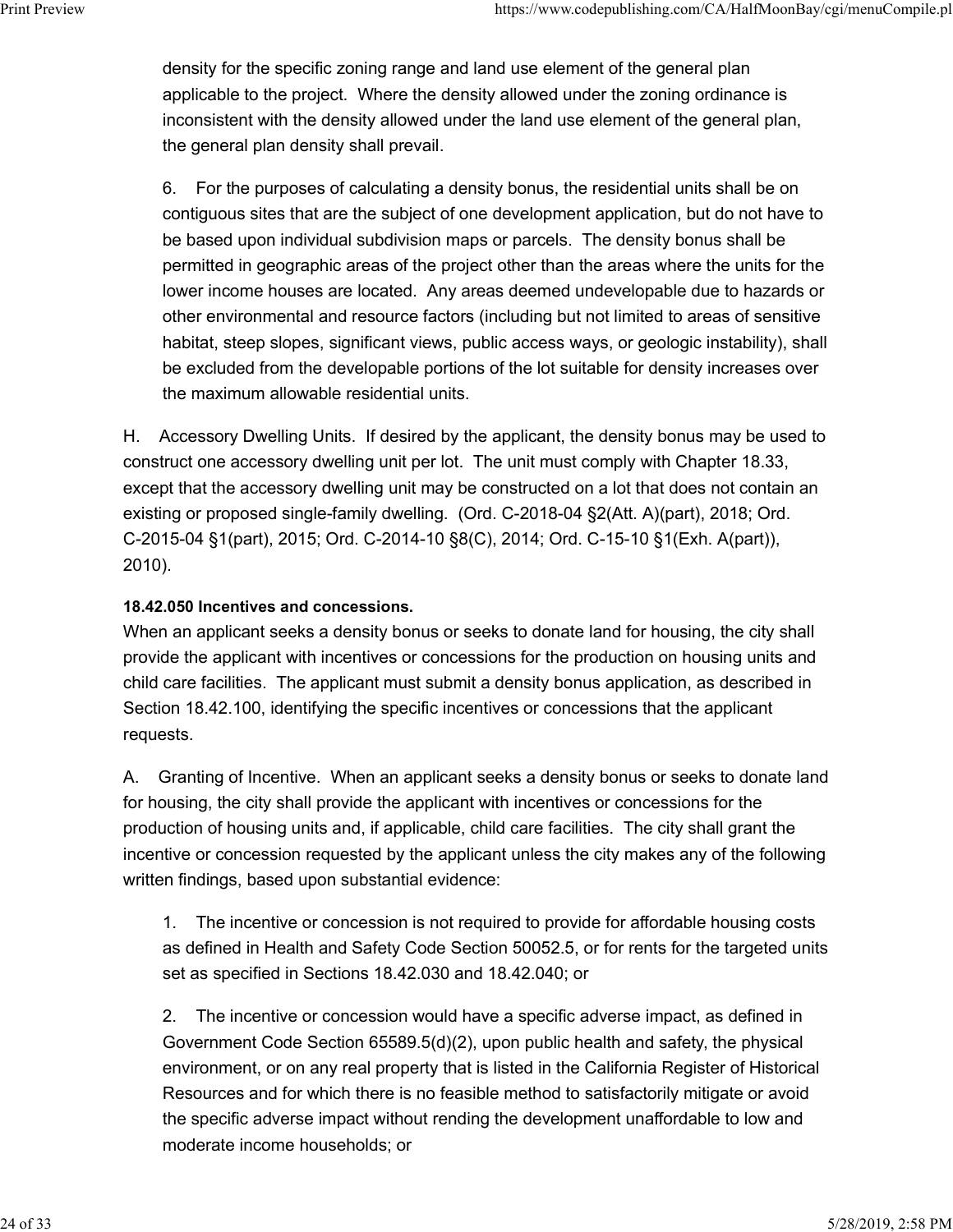3. The incentive or concession would be contrary to state or federal law; or Print Preview https://www.codepublishing.com/CA/HalfMoonBay/cgi/menuCompile.pl<br>3. The incentive or concession would be contrary to state or federal law; or<br>4. The incentive or concession cannot be accommodated in a manner

4. The incentive or concession cannot be accommodated in a manner consistent with the local coastal program land use plan or the Chapter 3 policies of the Coastal Act.

B. Number of Incentives. The city shall grant the following number of incentives, except as provided in subsection A of this section:

1. A total of one incentive or concession for a project that includes: at least ten percent of the total units affordable to low income households, at least five percent of the total units affordable to very low income households, or at least ten percent of the total units affordable to persons and families of moderate income in a common interest development.

2. A total of two incentives or concessions for a project that includes: at least twenty percent of the total units affordable to low income households, at least ten percent of the total units affordable to very low income households, at least twenty percent of the total units affordable to persons and families of moderate income in a common interest development, at least fifty percent of the total units providing housing for disabled persons, or at least fifty percent of the total units providing housing for farmworkers.

3. A total of three incentives or concessions for a development that makes: at least thirty percent of the total units affordable to low income households, at least fifteen percent of the total units affordable to very low income households, or at least thirty percent of the total units affordable to persons and families of moderate income in a common interest development.

C. Types of Incentives or Concessions. For the purposes of this chapter, "incentive" or "concession" means any of the following:

1. A reduction in the site development standards that results in identifiable, financially sufficient, and actual cost reductions. The reduction may include, but is not limited to:

- a. Reduced minimum lot sizes and/or dimensions,
- b. Reduced minimum setbacks,
- c. Increased maximum building height,
- d. Reduced on-site open-space requirements,
- e. increased maximum lot coverage,
- f. Increased floor area ratio, or
- g. Reduced parking requirements.
- 2. A reduction in architectural design requirements that exceeds the minimum building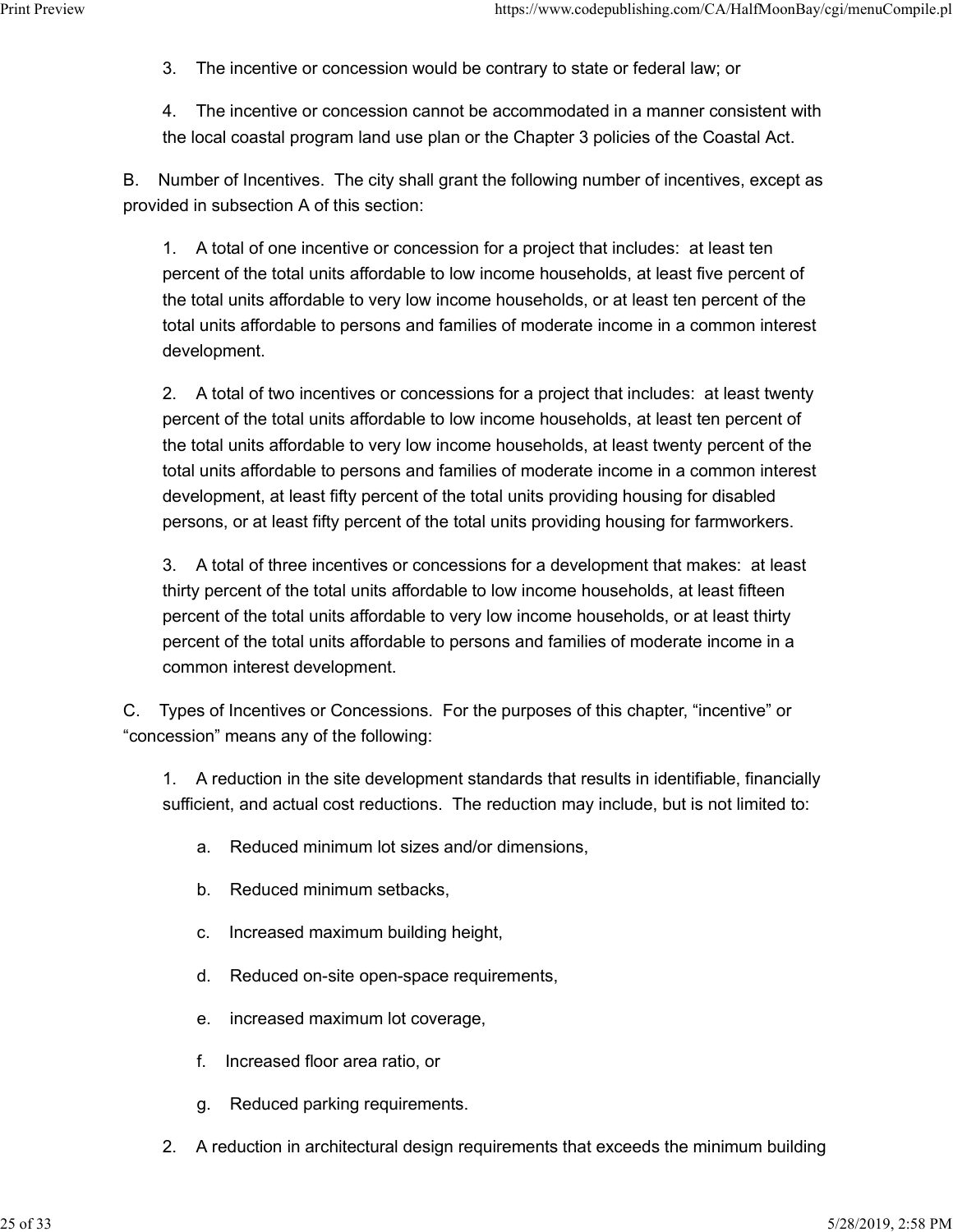standards approved by the California Building Standards Commission in compliance with Health and Safety Code Section 18901 et seq., that would otherwise be required, that results in identifiable, financially sufficient, and actual cost reductions. Print Preview https://www.codepublishing.com/CA/HalfMoonBay/cgi/menuCompile.pl<br>standards approved by the California Building Standards Commission in compliance<br>with Health and Safety Code Section 18901 et seq., that would

> 3. Approval of mixed use development in conjunction with the proposed development if nonresidential uses will reduce the development cost of the residential portion of the proposed development, and if the nonresidential uses are compatible with the proposed development and with existing or planned development in the area.

4. Expedited Project Processing. The project will receive expedited project processing, which will include:

Mandatory Preliminary Review Meeting. An applicant requesting expedited project processing must participate in a mandatory preliminary review meeting prior to submittal of the project application.

a. Ten-Business-Day Review for Completeness. The review period to determine completeness of the project application will be reduced from thirty calendar days to ten business days.

b. First Review Cycle. The project application will be provided to all appropriate agencies for a review period of twenty business days.

c. Project Review Meeting. Within ten business days after the first review cycle, a project review meeting will be held with the city and applicant.

d. Subsequent Review Cycles (if needed). Fifteen business days.

e. Project Consideration. Upon completion of the third review cycle and completion of the environmental document, at the applicant's request the city will schedule the project for a public hearing if required and for project consideration by the decision-making body.

f. Carrying Capacity. No more than two residential projects may receive expedited project processing during any given period. Expedited review of residential projects shall not result in increased review times for priority coastal uses, as defined by the local coastal program.

5. Other regulatory incentives or concessions proposed by the applicant or the city that result in identifiable, financially sufficient, and actual cost reductions.

6. A direct financial contribution, waiver of fees, or reduction of fees, when financially feasible, at the sole discretion of the city council. Nothing in this chapter shall be construed to require the provision of direct financial incentives for the development, including the provision of publicly owned land by the city or other waiver of fees or dedication requirements. (Ord. C-2014-10 §8(D), 2014; Ord. C-15-10 §1(Exh. A(part)), 2010).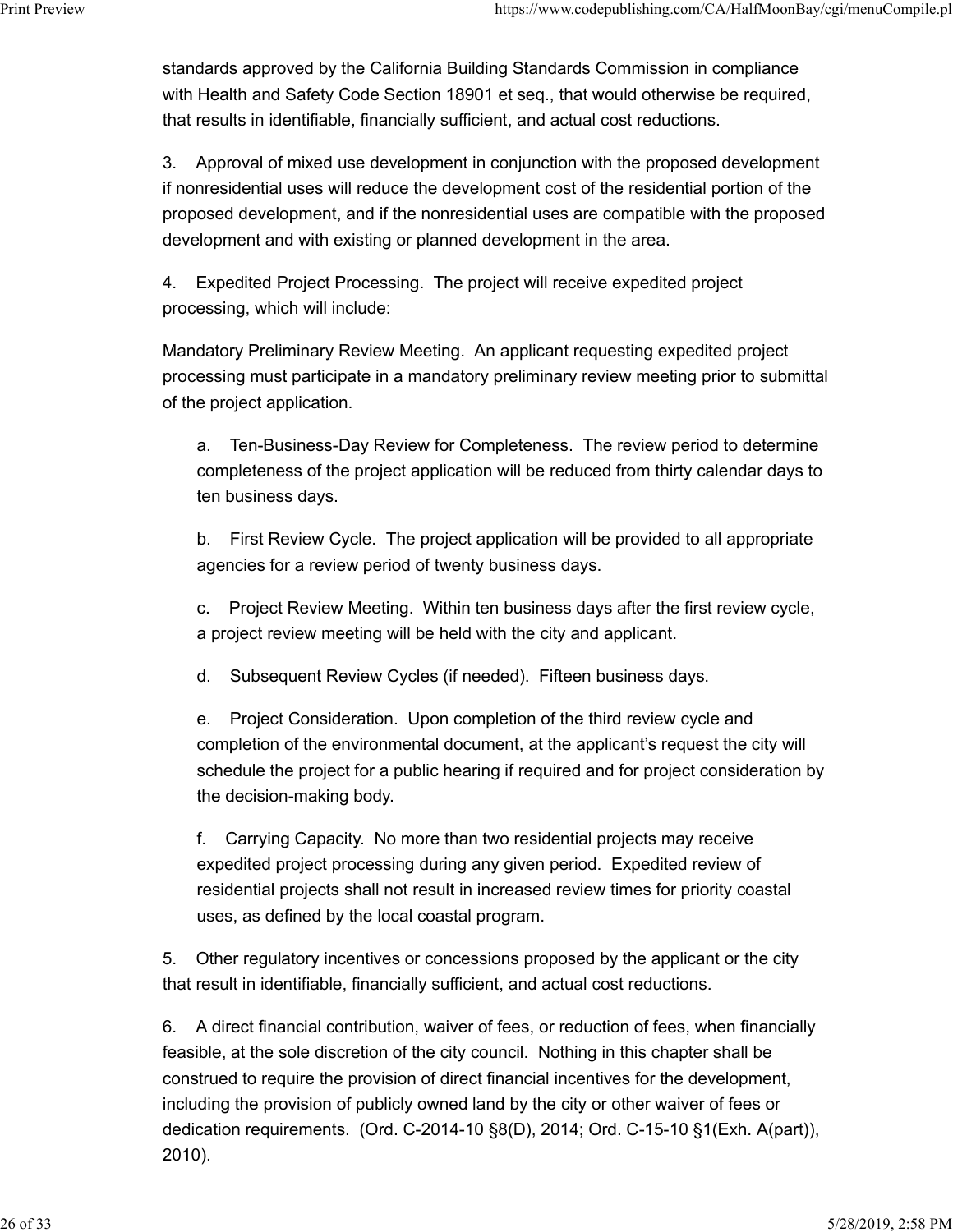#### 18.42.060 Parking requirements.

A. Maximum Parking Standards. Upon the request of the applicant, the city shall not require a parking standard, inclusive of handicapped and guest parking, of a project that exceeds the following ratios: Print Preview https://www.codepublishing.com/CA/HalfMoonBay/cgi/menuCompile.pl<br> **18.42.060 Parking requirements.**<br>
A. Maximum Parking Standards. Upon the request of the applicant, the city shall not

- 1. Zero to one bedroom: one on-site parking space.
- 2. Two to three bedrooms: two on-site parking spaces.
- 3. Four and more bedrooms: two and one-half parking spaces.

B. If the total number of parking spaces required for a development is other than a whole number, the number shall be rounded up to the next whole number.

C. For purposes of this section, a development may provide "on-site parking" through tandem parking or uncovered parking, but not through on-street parking.

D. This section shall only apply at the specific written request of the applicant to a development that meets the requirements and the criteria of Section 18.42.030. An applicant may request parking incentives or concessions beyond those provided in this section pursuant to Section 18.42.050. (Ord. C-15-10 §1(Exh. A(part)), 2010).

### 18.42.070 Density bonus and incentives for child care facilities.

For the purposes of this chapter, "child care facility" is defined as a child day care facility other than a family day care home, including, but not limited to, infant centers, preschools, extended day care facilities, and school-age child care centers.

A. Allowable Density Bonus and Incentives. When an applicant proposes to construct a development that conforms to the requirements of Section 18.42.030 and includes a child care facility located on the premises, or as part of, or adjacent to, the development, the city shall grant either of the following:

1. An additional density bonus of five percent; provided, that the total density bonus for the project does not exceed thirty-five percent. The density bonus is an amount of square feet of residential space that is equal to or greater than the amount of square feet in the child care facility and shall not exceed a maximum of five square feet of floor area of new structures for each one square foot of floor area contained In the child care facility; or

2. An additional incentive or concession designated by the city that contributes significantly to the economic feasibility of the construction of the child care facility.

B. Conditions of Approval. The city shall require as conditions of approving the development that:

1. The child care facility shall remain in operation as long as or longer than the time period during which the affordable housing units are required to remain affordable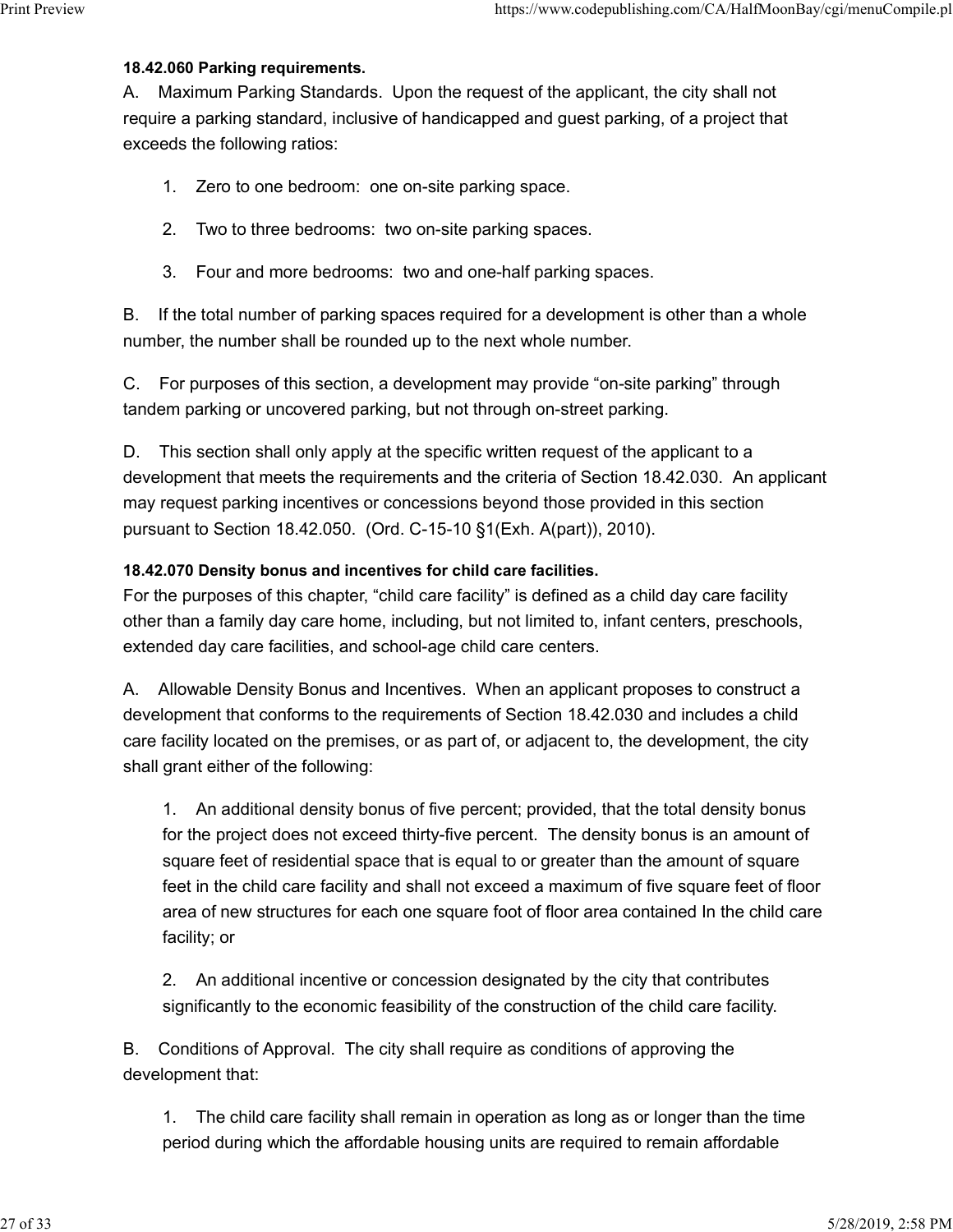pursuant to the affordable housing agreement; and Print Preview https://www.codepublishing.com/CA/HalfMoonBay/cgi/menuCompile.pl<br>pursuant to the affordable housing agreement; and<br>2. Of the children who attend the child care facility, the children of very low income

2. Of the children who attend the child care facility, the children of very low income households, low income households, and moderate income households shall equal a percentage that is equal to or greater than the percentage of dwelling units that are made affordable to very low income households, low income households, and moderate income households pursuant to Sections 18.42.030 and 18.42.040.

C. Notwithstanding any requirement of this chapter, the city need not provide a density bonus, incentive, or concession for a child care facility if it finds, based upon substantial evidence, that the community has adequate child care facilities. (Ord. C-15-10 §1(Exh. A(part)), 2010).

### 18.42.080 Approvals.

A. The granting of a density bonus, incentive, and/or concession shall not be interpreted, in and of itself, to require a general plan amendment, zoning change, local coastal plan amendment, or other discretionary approval.

B. The density bonus, incentive, and concessions requested shall be granted unless the city denies specific incentives and/or concessions based on the findings set forth at Section 18.42.050. The entity with approval authority for the coastal development permit, subdivision map, parcel map, site plan approval, or other primary entitlement requested by the applicant shall consider the requested incentives and concessions based on the findings set forth at Section 18.42.050.

C. The density bonus or incentive shall be granted unless the approving authority finds that it cannot be accommodated in a manner consistent with the local coastal program land use plan or the Chapter 3 policies of the Coastal Act. (Ord. C-2014-10 §8(E), 2014; Ord. C-15-10 §1(Exh. A(part)), 2010).

18.42.090 Design, distribution and timing of development of affordable housing units.

A. Affordable housing units must be constructed concurrently with market-rate units. Affordable housing units shall be integrated into the project and be comparable in infrastructure (including sewer, water and other utilities), construction quality, and exterior design to the market-rate units. The affordable housing units must also comply with the following criteria:

1. Rental Developments. Rental units shall be integrated within and reasonably dispersed throughout the project. All affordable housing units shall reflect the range and numbers of bedrooms provided in the project as a whole, and shall not be distinguished by design, construction or materials.

2. Owner-Occupied Developments. Owner-occupied units shall be integrated within the project. Affordable housing units may be smaller in size and have different interior finishes and features than market-rate units so long as the interior features are durable, of good quality and consistent with contemporary standards for new housing as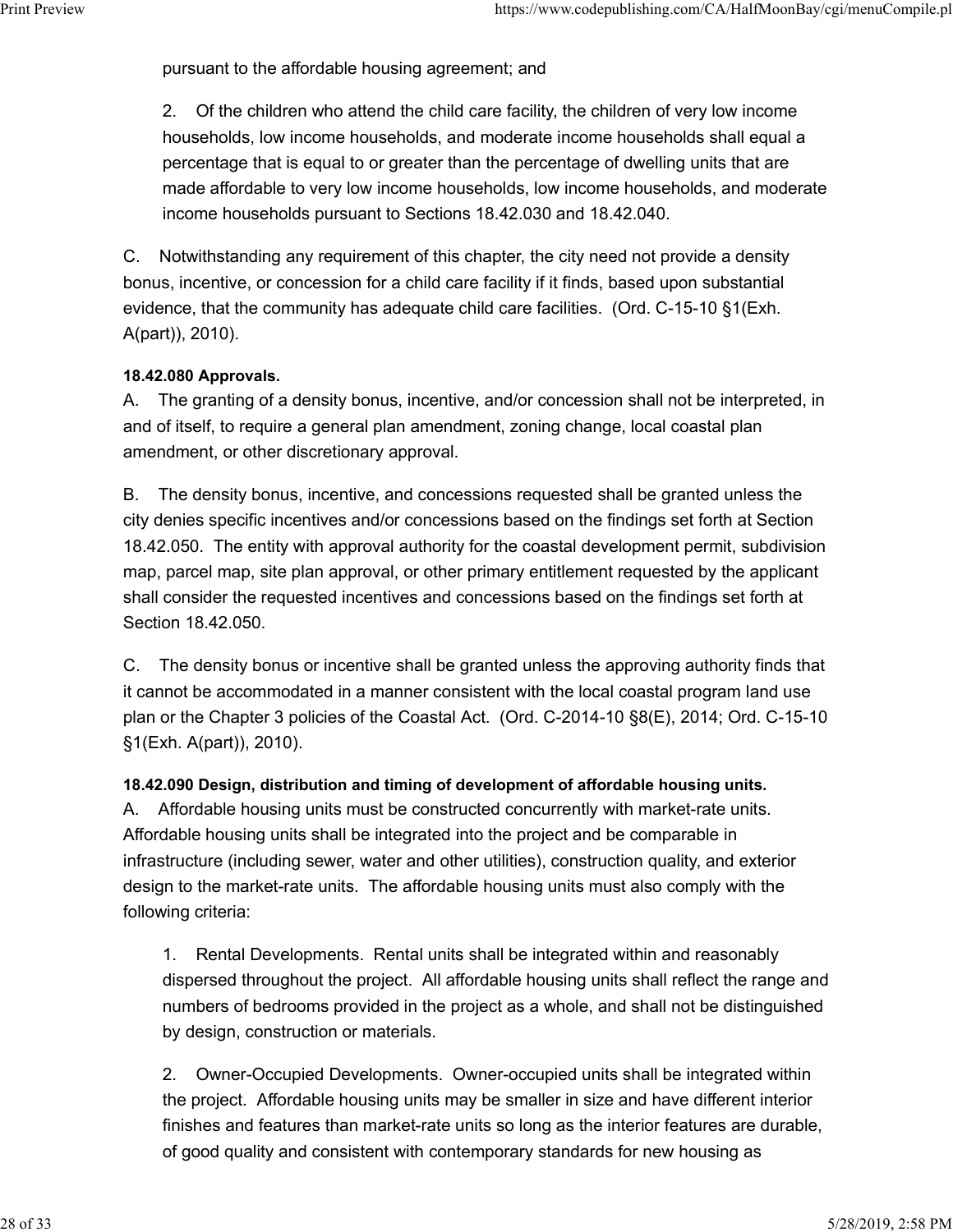determined by the community development director. All affordable housing units shall reflect the range and numbers of bedrooms provided in the project as a whole, except that affordable housing units need not provide more than four bedrooms. Print Preview https://www.codepublishing.com/CA/HalfMoonBay/cgi/menuCompile.pl<br>determined by the community development director. All affordable housing units shall<br>reflect the range and numbers of bedrooms provided in the

> B. No building permits will be issued for market-rate units until permits for all affordable housing units have been obtained, unless affordable housing units are to be constructed in phases pursuant to a plan approved by the city.

> C. Market-rate units will not be inspected for occupancy until all affordable housing units have been constructed, unless affordable housing units are to be constructed in phases pursuant to a plan approved by the city. (Ord. C-2015-04 §1(part), 2015; Ord. C-15-10 §1(Exh. A(part)), 2010).

# 18.42.100 Density bonus request.

In order to receive a density bonus, concessions, and/or incentives pursuant to this chapter, an applicant must submit to the city a density bonus request which will be treated as part of the development application. At any time during the review process, the community development director may require from the applicant additional information reasonably necessary to clarify and supplement the application or to determine the development's consistency with the requirements of this chapter. The density bonus request shall include the following:

A. A description of the project, including the total number of proposed market rate units, affordable housing units, and/or senior housing units;

B. The zoning and general plan designations and assessor's parcel number(s) of the project site;

C. A vicinity map and preliminary site plan, drawn to scale, including building footprints, driveways and parking layout;

D. A description of the concessions or incentives requested;

E. If an additional incentive(s) is requested, the application shall describe why the additional incentive(s) is necessary to provide the affordable housing units;

F. The draft affordable housing unit plan meeting the requirements described in Section 18.42.110; and

G. Any other information reasonably requested by the city to aid in the implementation of this chapter. (Ord. C-2015-04 §1(part), 2015; Ord. C-15-10 §1(Exh. A(part)), 2010).

#### 18.42.110 Affordable housing unit plan.

An applicant shall submit an affordable housing unit plan as part of the density bonus request.

The affordable housing unit plan shall include the following: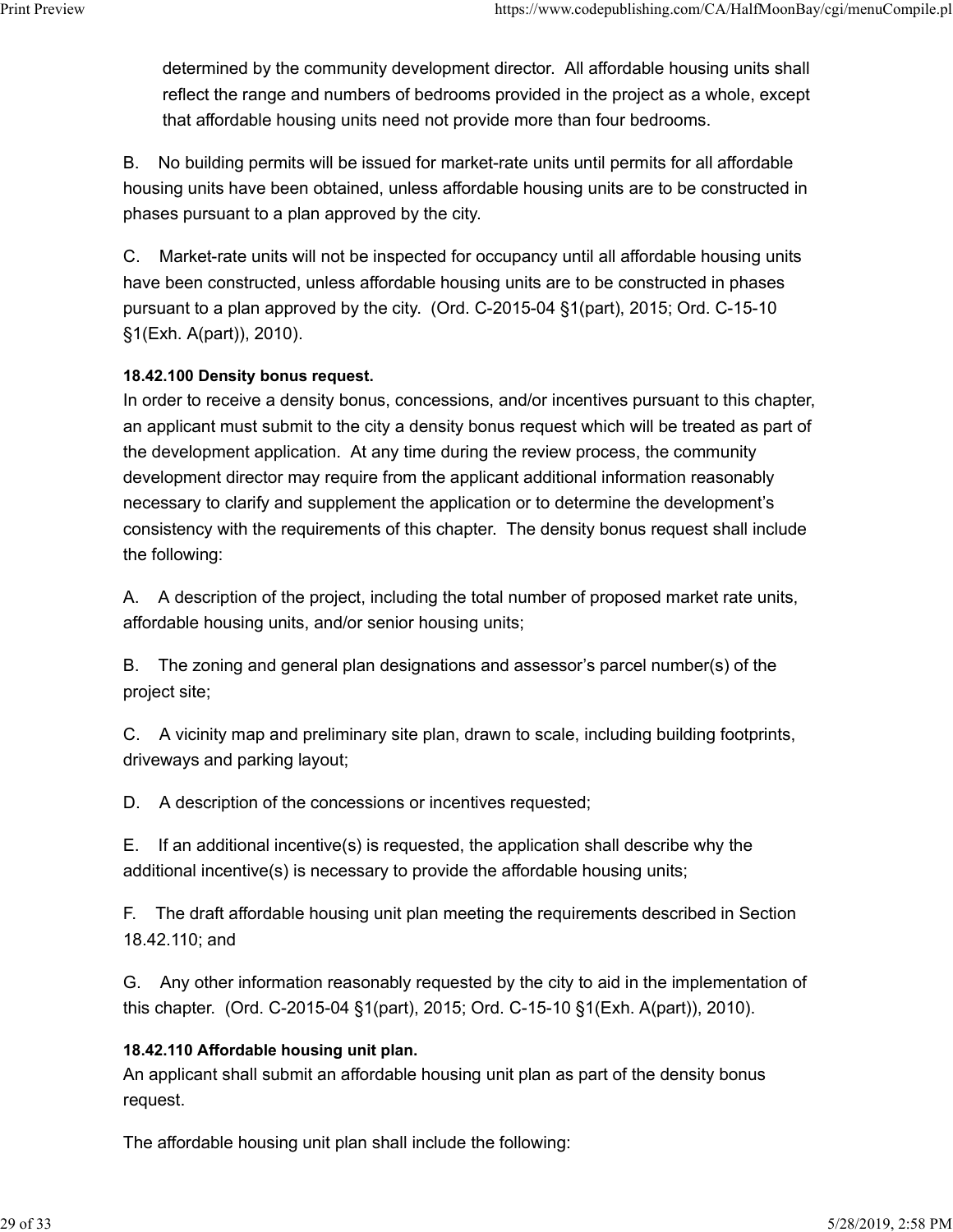A. The location, structure (attached, semi-attached, or detached), proposed tenure (sale or rental), and size of proposed market rate and affordable housing units and the proposed tenure and size of nonresidential uses included in the development; Print Preview https://www.codepublishing.com/CA/HalfMoonBay/cgi/menuCompile.pl<br>A. The location, structure (attached, semi-attached, or detached), proposed tenure (sale or<br>rental), and size of proposed market rate and affor

> B. A floor or site plan depicting the location of the affordable housing units and a floor plan describing the size of the affordable housing units in square feet;

C. The income level to which each affordable housing unit will be made affordable;

D. Draft of the documents to be used to assure that the units remain affordable for the desired term, such as resale and rental restrictions, deed of trust, and rights of first refusal and other documents;

E. For phased developments, a phasing plan that provides for the timely development of affordable housing units in proportion to other housing units in each proposed phase of development as required by this article;

F. A marketing plan that describes how the applicant will inform the public and those within the appropriate income groups of the availability of affordable housing units;

G. A financial report (pro forma) to evaluate: (1) whether the concessions or incentives sought would result in identifiable, financially sufficient, and actual cost reductions and (2) whether the concessions or incentives sought would reduce the cost of the project; and

H. Any other information reasonably requested by the community development director to assist with evaluation of the affordable housing unit plan. (Ord. C-2015-04 §1(part), 2015; Ord. C-15-10 §1(Exh. A(part)), 2010).

# 18.42.120 Affordable housing agreement.

Applicants, including the property owner, receiving a density bonus, incentives, and/or concessions pursuant to this chapter shall enter into an affordable housing agreement with the city.

A. Condition of Approval. An affordable housing agreement shall be a condition of approval for all residential developments subject to this chapter and shall be recorded as a restriction on any residential development on which the affordable and/or senior housing units will be constructed.

B. Timing. The affordable housing agreement shall be recorded prior to or concurrently with final parcel map or final subdivision map approval, or, where the residential development does not include a map, prior to issuance of a building permit for any structure in the residential development. The affordable housing agreement shall run with the land and bind all future owners and successors in interest.

C. Duration. The affordable housing agreement shall be binding on all future owners and successors in interest for the applicable affordability period, which shall begin at the initial occupancy, of each affordable housing unit. Senior projects shall be restricted to occupancy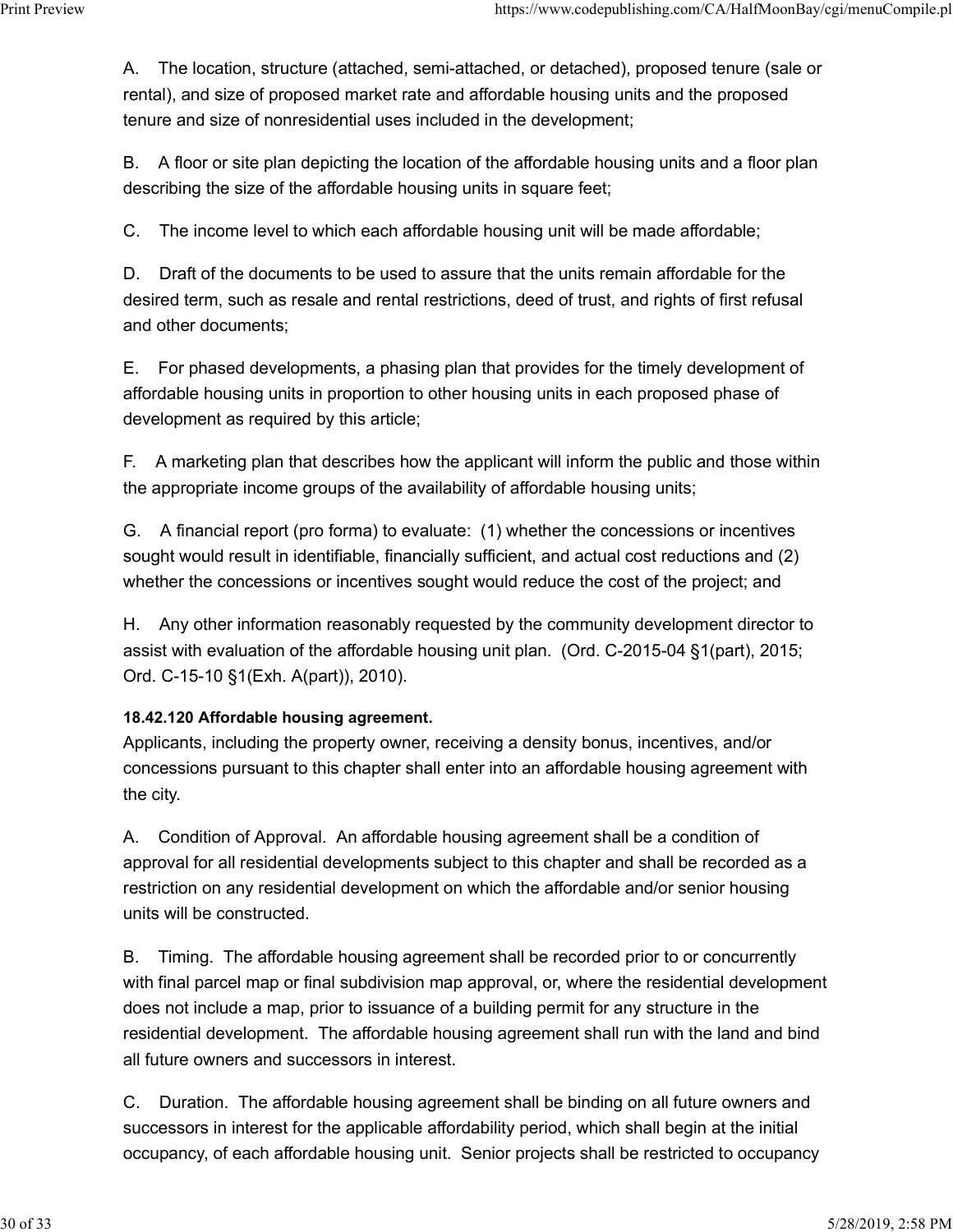by senior citizens in perpetuity.

D. Contents. The affordable housing agreement shall address the occupancy, affordability, resale, and other restrictions identified at Government Code Section 65915(c) and shall include the following, at a minimum without limitation: Print Preview https://www.codepublishing.com/CA/HalfMoonBay/cgi/menuCompile.pl<br>by senior citizens in perpetuity.<br>D. Contents. The affordable bousing agreement shall address the occupancy affordability

> 1. The total number of units approved for the residential development and the number, location, and level of affordability of the affordable and senior units.

2. Standards for determining affordable rent or affordable ownership cost for the affordable units.

3. The location, unit size in square feet, and number of bedrooms of the affordable and senior units.

4. Provisions to ensure initial and continuing affordability, including the execution and recordation of subsequent agreements.

5. A schedule for completion and occupancy of affordable and senior units in relation to construction of market rate units.

6. A description of remedies for breach of the agreement by either party. The city may identify tenants or qualified purchasers as third party beneficiaries under the agreement.

7. Procedures for qualifying tenants and prospective purchasers of affordable and senior units.

8. Provisions requiring maintenance of records to demonstrate compliance with this chapter.

9. Provisions requiring fair housing practices, as defined by the California Fair Employment and Housing Act (Government Code Section 12900 et seq.) in the marketing, rental, or sale of any affordable housing unit.

10. Other provisions to ensure implementation and compliance with this chapter. (Ord. C-15-10 §1(Exh. A(part)), 2010).

# 18.42.140 Child care facility agreement.

In addition to addressing the requirements of Section 18.42.070, a child care facility agreement for a project shall provide the following conditions governing the use and operation of the child care facility during the use restriction period:

A. If the developer uses space allocated for child care facility purposes, in accordance with this chapter, for purposes other than for a child care facility, an assessment based on the square footage of the project shall be levied and collected by the city. The assessment shall be consistent with the market value of the space. If the developer fails to have the space allocated for the child care facility within three years from the date upon which the first temporary certificate of occupancy is granted, an assessment based on the square footage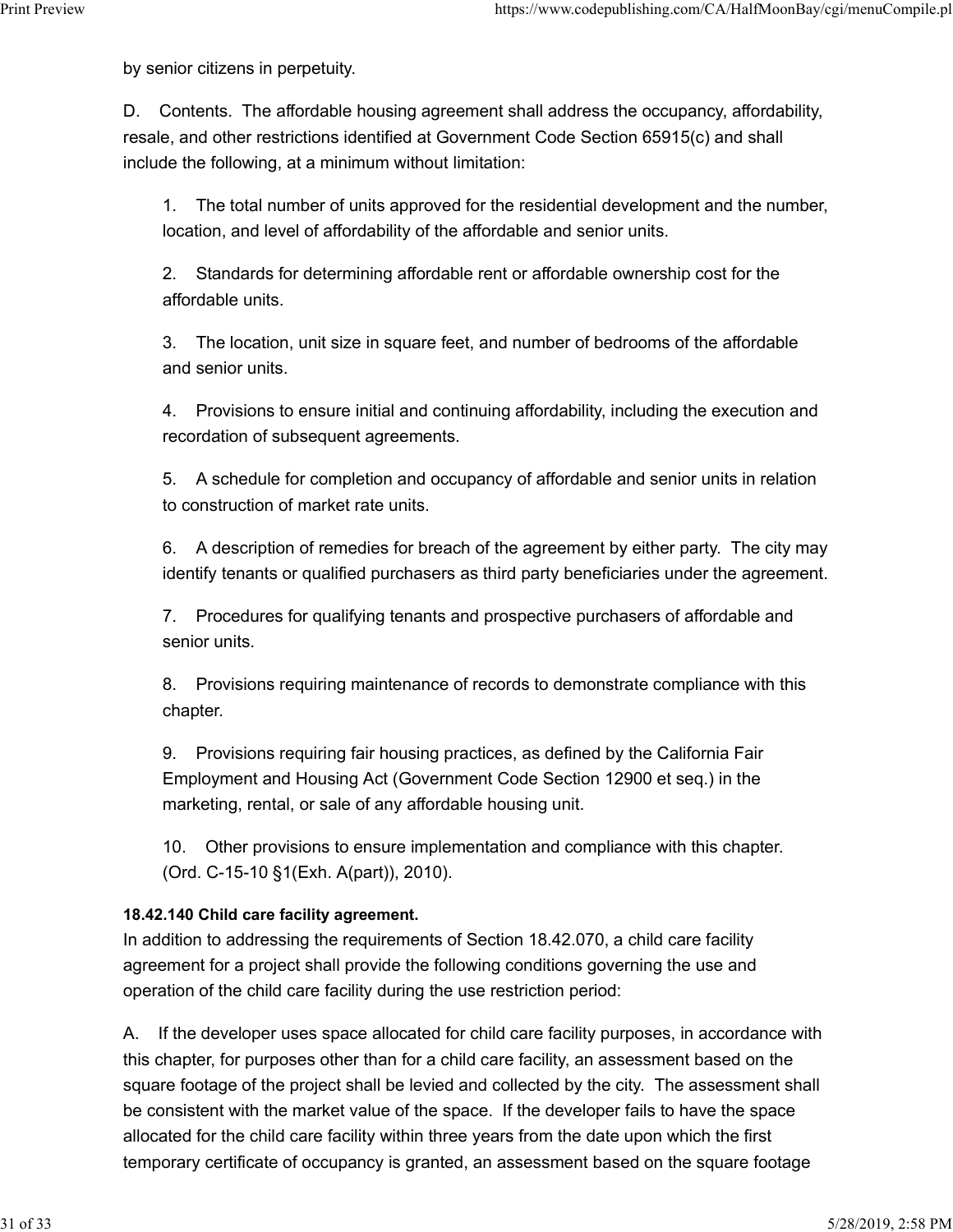of the project shall be levied and collected by the city. The assessment shall be consistent with the market value of the space. If the assessment is levied against a consortium of developers, the assessment shall be charged to each developer in an amount equal to the developer's percentage square feet participation. Funds collected pursuant to this requirement shall be deposited by the city into a special account to be used for child care services or child care facilities. Print Preview https://www.codepublishing.com/CA/HalfMoonBay/cgi/menuCompile.pl<br>of the project shall be levied and collected by the city. The assessment shall be consistent<br>with the market value of the space. If the assessm

> B. Once the child care facility has been established, the facility shall not be closed, undergo change in use or be reduced in physical size unless the city makes a finding that the need for child care is no longer present, or is not present to the same degree as it was at the time the facility was established. (Ord. C-15-10 §1(Exh. A(part)), 2010).

### 18.42.150 Administrative fee.

The city shall charge an administrative fee to applicants to cover the city's cost of ongoing enforcement of this section. The amount of the administrative fee shall be established from time to time by city council resolution. Fees will be charged for, inter alia, staff time and materials associated with: review and approval of applications for the project; project marketing and lease-up materials associated with the affordable housing units; and long-term compliance with the applicable provisions of this chapter. (Ord. C-15-10 §1(Exh. A(part)), 2010).

# 18.42.160 Compliance.

A. The provisions of this chapter shall apply to all agents, successors and assignees of an applicant receiving a density bonus, incentive, and/or concession pursuant to this chapter. No tentative map, use permit, special development permit or occupancy permit shall be issued for any project that has been granted a density bonus under this section unless that map or permit is exempt from or in compliance with the requirements of this chapter.

1. In addition to any other powers or duties prescribed by law, the community development director shall have the following powers and duties in relation to this chapter:

a. To monitor compliance with the provisions of this part and to refer to the city attorney for appropriate action any person violating the provisions of this chapter; and

b. To administer this chapter.

B. The city attorney shall be authorized to enforce the provisions of this chapter, all agreements entered into pursuant to this chapter, and all other requirements of this chapter, by civil action and any other proceeding or method permitted by law.

C. The city may, at its discretion, take such enforcement action as is authorized under any provision of the Municipal Code and/or any other action authorized by law or by any agreement executed pursuant to this chapter.